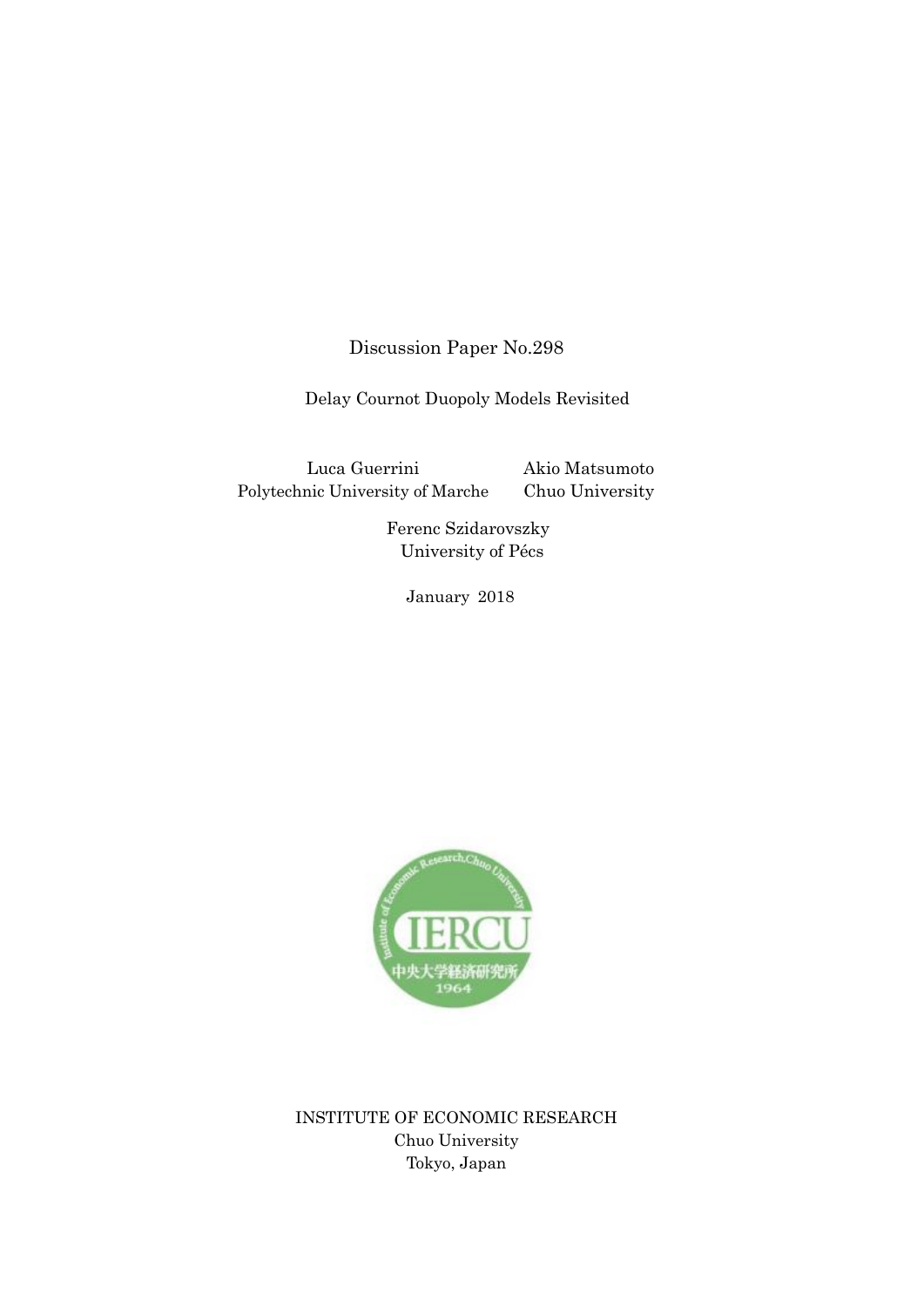# Delay Cournot Duopoly Models Revisited

Luca Guerrini<sup>†</sup> Akio Matsumoto<sup>‡</sup> Ferenc Szidarovszky<sup>§</sup>

#### Abstract

In considering economic dynamics, it has been known that time delays are inherent in economic phenomena and could be crucial sources for oscillatory behavior. The main aim of this study is to shed light on what effects the delays can generate. To this end, three different models of Cournot duopoly with different delays are build in a continuous time framework and their local and global dynamics are analytically and numerically examined. Three major findings are obtained. First, the stability switching conditions are analytically constructed. Second, it is numerically demonstrated that different length of the delays are sources for the birth of simple and complicated dynamics. Third, the delay for collecting information on the competitors' output alone does not affect stability.

Keywords: Implementation delay, Information delay, Cournot duopoly, Stability switching curve, Dual roles, Bifurcation diagram

The second author highly acknowledges the Önancial supports from the MEXT-Supported Program for the Strategic Research Foundation at Private Universities 2013-2017, the Japan Society for the Promotion of Science (Grant-in-Aid for Scientific Research (C) 16K03556) and Chuo University (Joint Research Grant). The usual disclaimers apply.

<sup>&</sup>lt;sup>†</sup>Department of Management, Polytechnic University of Marche, 60121 Ancona, Italy. luca.guerrini@univpm.it <sup>‡</sup>Department of Economics, Chuo University, 742-1, Higashi-Nakano, Hachioji, Tokyo 192-0393, Japan. akiom@tamacc.chuo-u.ac.jp

 $\S$ Department of Applied Mathematics, University of Pécs, Ifjúság u 6, 7624 Pécs, Hungary. szidarka@gmail.com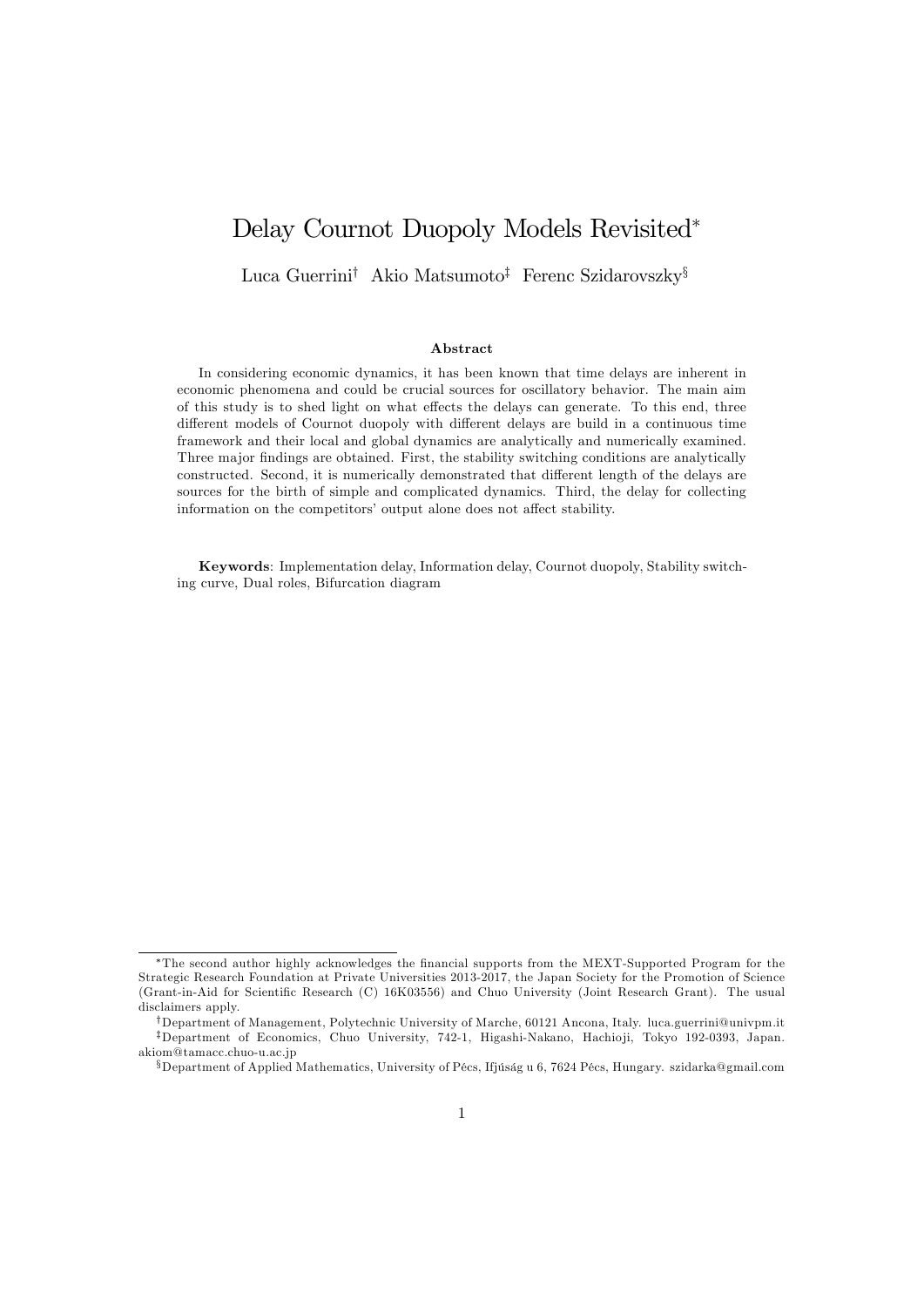In competitive markets the firms make their optimal decisions based on those of the competitors. However this information is not instantaneous because of delays in data collection, in determining optimal decisions and also in their implementation. These delays have significant effects in the long-term behavior of the associated dynamic systems. This paper investigates this effect in cases of duopolies when only two competing firms are present. Three particular models are examined, in which the equilibrium is locally asymptotically stable without delays. In the first model both information and implementation delays are assumed and it is shown that the delays have the dual rules of destabilizing and stabilizing the equilibrium involving chaotic behavior with larger values of the delays. In the second model only information delays are assumed on the competitors' outputs and it is verified that the delays have no effect on the stability of the equilibrium. In the third model only implementation delays are assumed which can destabilize the otherwise stable equilibrium without the dual rule. In addition to the theoretical developments computer studies illustrate and verify the theoretical findings.

### 1 Introduction

This paper reconsiders the stability conditions of the delay Cournot oligopoly models studied by Howroyd and Russel  $(1984)$  ("HR" henceforth). Constructing *n*-firm Cournot oligopoly models in a continuous-time framework. HR provides a sufficient condition for stability under circumstances in which each Örm experiences delays in implementing information on its own output (i.e., implementation delay) and in collecting information on its competitorsíoutputs (i.e., information delay). Further, HR shows that the information delays do not affect stability when each firm has the information delay on its competitors' outputs but instantaneous knowledge on its own output. Based on these results, we move one step forward and investigate a sufficient and necessary condition for stability. To simplify the complicated problem, we draw attention only to a Cournot duopoly in this study.

Oligopoly theory has a long history since the pioneering work of Cournot (1883). Its stability properties are Örst investigated by Theocharis (1960). It is shown that only the number of the firms involved in a market determines stability of a linear Cournot oligopoly in a discrete-time framework: the steady state is stable in the duopoly, marginal stable in the triopoly and unstable if the number is more than three. McManus and Quandt (1961) and Hahn (1962) prove asymptotically stability in the continuous-time adjustment process with demand and cost functions having the appropriate slopes. Okuguchi (1976) summarizes the early results on static and dynamic oligopolies. Okuguchi and Szidarovszky (1999) discuss their multiproduct generalization. During the last two decades, an increasing attention has been given mainly to discrete-time nonlinear dynamics. Bischi et al. (2010) give a comprehensive summary of the newer developments. As the same as an ordinary differential equation, the stability of a delay differential equation depends on the location of the roots of the associated characteristic equation. In consequence, the roots are functions of delays and thus the stability may change as the length of delay changes. Such phenomena are referred to as *stability switches*. For differential equations with one delay, Cooke and Grossman (1982) improve the key techniques to utilize. However, concerning multi-delay dynamics, it has not been discussed until quite recently. This is because the inclusion of multiple delays in equations makes the detail descriptions of the dynamic process too complicated and in addition, no mathematical methods are available for dealing with such delay dynamic models, although importance of multiple delays inherent in the process of obtaining information has been realized. Only recently, Gu et al. (2005) and Lin and Wang (2012) independently develop the useful procedures to construct the stability switching curves for dif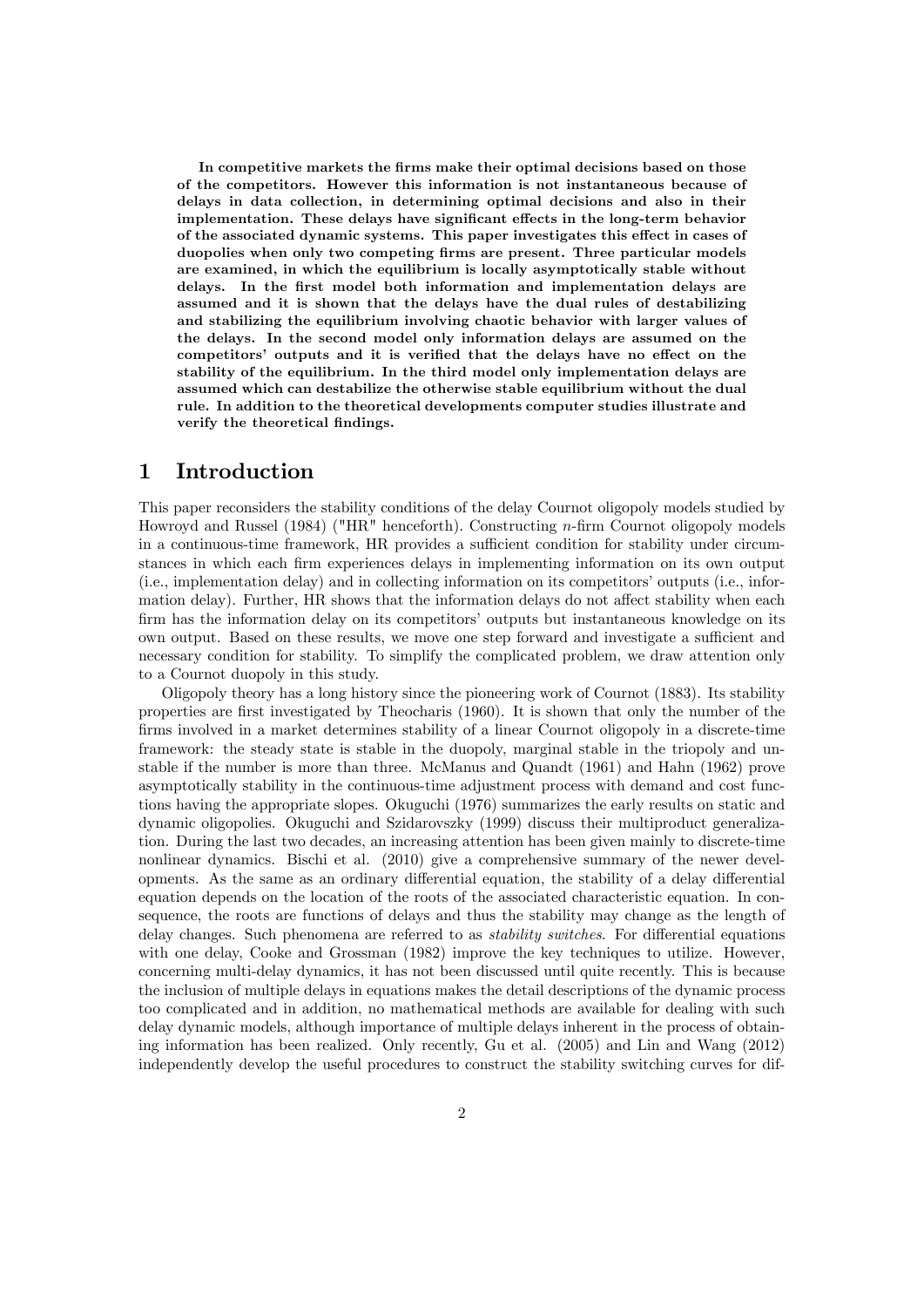ferential equations with multiple delays. With these curves, it can be detected under which the delay systems lose or gain stability. See Matsumoto and Szidarovszky (2015) and Gori et al. (2015) that adopt the methods for analyzing delay dynamics of Cournot duopoly.

In this paper, we present three different Cournot duopoly models with multiple delays, the first model includes both of the implementation and information delays, the second model possesses only the information delays and the third model is endowed with only the implementation delays. Applying the Lin-Wang method, we analytically and numerically investigate stability of these models and find that the delay models may explain various dynamics ranging from simple to complex behavior under Cournot competition.

This paper is organized as follows. Section 2 is divided into two subsections. In the first, we build a delay duopoly model based on  $HR$ 's n-firm Cournot model and present a stability condition. In the second, we specify the parameter values and illustrate the stability switching curve under identical parameter condition. In Section 3, we focus on the special case where the firms have only information delays and confirm the corresponding HR result. In Section 4, we turn attention to a case where the Örms have only implementation delays, the case which HR does not consider. In Section 5, we numerically examine how the stability properties change when certain nonlinearities are introduced into the adjustment process and the identical conditions are taken away. In the final section, concluding remarks and further research directions are given.

### 2 Delay Duopoly Model I

### 2.1 Duopoly Version of the Howroyd and Russel Model

Constructing a Cournot profit maximizing model in which  $n$  firms have linear price and quadratic cost functions, HR derives a linear best reply function of firm  $i$  as

$$
x_i^* = \alpha_i - \beta_i \sum_{j \neq i} x_j \text{ for } i, j = 1, 2, \dots n
$$
 (1)

where  $\alpha_i$  and  $\beta_i$  are positive constants and  $x_j$  is output of firm j. Concerning the continuoustime adjustment of output, it is assumed that firm  $i$  adjusts its output at a rate proportional to the difference between its best reply output and its actual output at some proceeding time  $t - \tau_i$ ,

$$
\frac{dx_i}{dt} = k_i \left[ x_i^*(t - \tau_i) - x_i(t - \tau_i) \right] \text{ for } i = 1, 2, ..., n
$$
\n(2)

where  $\tau_i \geq 0$  denotes a delay and  $k_i > 0$  is the adjustment coefficient. After determining Cournot equilibrium output  $x_i^e$  as the solution of equations

$$
x_i^e + \beta_i \sum_{j \neq i} x_j^e = \alpha_i \text{ for } i, j = 1, 2, ..., n
$$

HR provides a sufficient condition for stability of the equilibrium point,

$$
\tau_i \le \frac{1}{2k_i} \text{ for } i = 1, 2, \dots n \tag{3}
$$

under the parametric assumption

$$
(n-1)\beta_i<1.
$$

In this study, we confirm a sufficient and necessary condition for stability of the various versions of the delay HR model in the duopoly framework (i.e.,  $n = 2$ ) in which the equilibrium outputs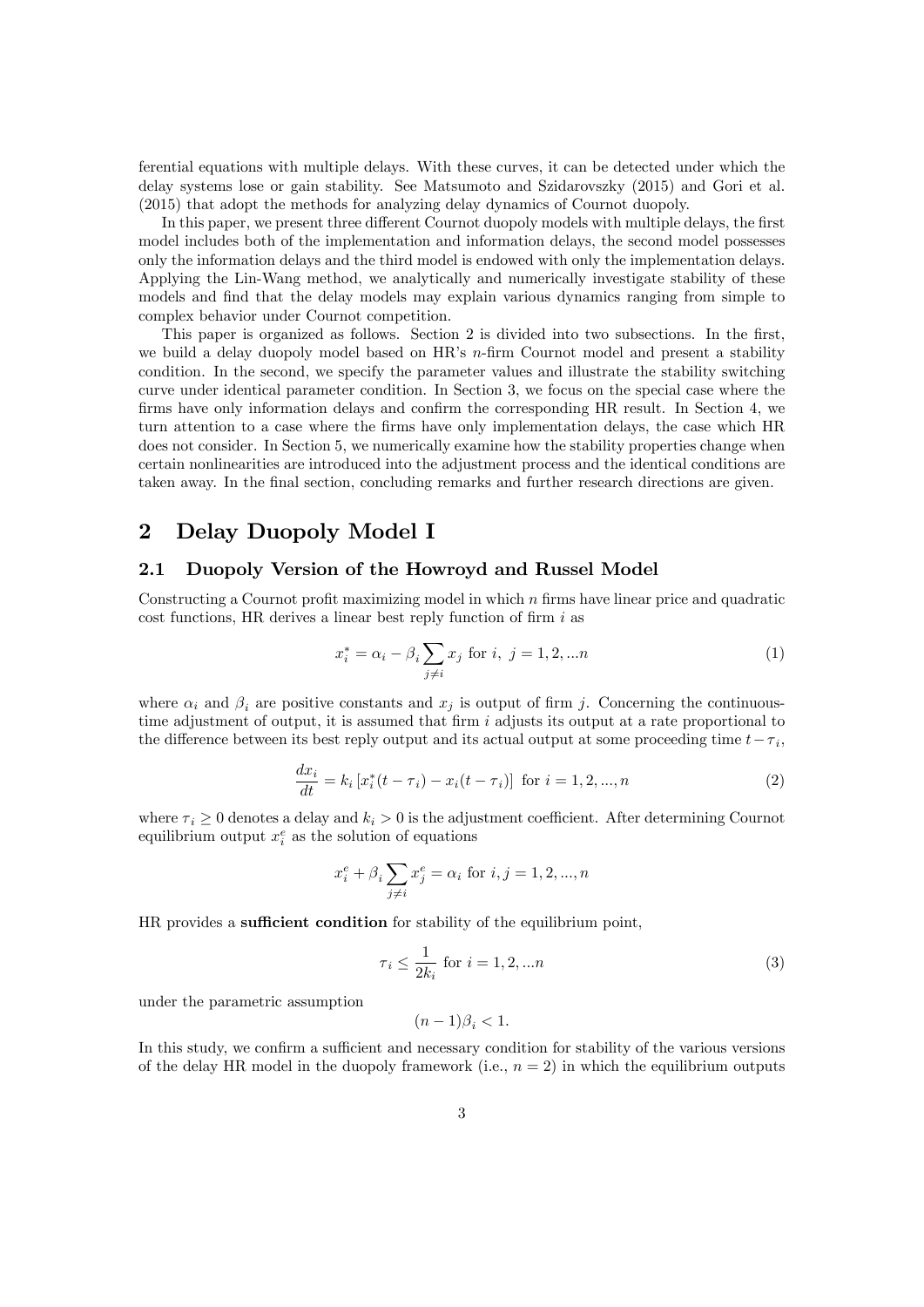are explicitly obtained,

$$
x_1^e = \frac{\alpha_1 - \alpha_2 \beta_1}{1 - \beta_1 \beta_2}
$$
 and  $x_2^e = \frac{\alpha_2 - \alpha_1 \beta_2}{1 - \beta_1 \beta_2}$ .

To avoid negative output, we impose the following conditions on the parameters.

**Assumption 1.**  $\beta_i < 1$  for  $i = 1, 2$  and  $\beta_2 \leq \frac{\alpha_2}{\alpha_1}$  $\frac{\overline{\phantom{0}}}{\alpha_1}$ 1  $\frac{1}{\beta_1}$ .

For stability analysis, we substitute the best replies into the delay differential equation  $(2)$ and then consider its homogenous system with multiple delays  $\tau_1 \geq 0$  and  $\tau_2 \geq 0$ ,

$$
\frac{dx_1}{dt} = k_1 \left[ -x_1(t - \tau_1) - \beta_1 x_2(t - \tau_1) \right],
$$
  
\n
$$
\frac{dx_2}{dt} = k_2 \left[ -\beta_2 x_1(t - \tau_2) - x_2(t - \tau_2) \right].
$$
\n(4)

With an exponential solution for the form

$$
x_i = e^{\lambda t} \xi_i,
$$

the characteristic equation of (4) is derived as

$$
\det \begin{pmatrix} \lambda + k_1 e^{-\lambda \tau_1} & k_1 \beta_1 e^{-\lambda \tau_1} \\ k_2 \beta_2 e^{-\lambda \tau_2} & \lambda + k_2 e^{-\lambda \tau_2} \end{pmatrix} = 0
$$

or

$$
P_0(\lambda) + P_1(\lambda)e^{-\lambda \tau_1} + P_2(\lambda)e^{-\lambda \tau_2} + P_3(\lambda)e^{-\lambda(\tau_1 + \tau_2)} = 0
$$
\n(5)

where

$$
P_0(\lambda) = \lambda^2, P_1(\lambda) = k_1 \lambda, P_2(\lambda) = k_2 \lambda, P_3(\lambda) = k_1 k_2 (1 - \beta_1 \beta_2).
$$

If the characteristic equation (5) has roots only with the negative real parts, then the zero solution of delay system (4) is locally asymptotically stable. Thus our problem is to determine parametric conditions under which all roots of the characteristic equation lie in the left half of the complex plane.

If  $\tau_1 = \tau_2 = 0$ , then (5) becomes

$$
\lambda^{2} + (k_{1} + k_{2})\lambda + k_{1}k_{2}(1 - \beta_{1}\beta_{2}) = 0
$$

where the two roots of this equation are real and negative if  $\beta_1 < 1$  and  $\beta_2 < 1$ . Hence Assumption 1 guarantees stability of the stationary point of the duopoly model with no-delay. We now suppose that  $\tau_1 \geq 0$  and  $\tau_2 \geq 0$  but not  $\tau_1 = \tau_2 = 0$ . It is assumed that  $(\tau_1, \tau_2)$  varies continuously in  $R_+^2 = \{(\tau_1, \tau_2) | \tau_1 \geq 0 \text{ and } \tau_2 \geq 0\}$ . Since  $\lambda = 0$  is not a root of (5), the number of eigenvalues having a positive real part can change only if an eigenvalue appears on or crosses the imaginary axis. Therefore in order to study stability, we need to find all pure complex roots of equation (5). We thus look for a pair of delays for which (5) has purely imaginary roots. Since roots of real function always come in conjugate pairs, it can be assumed, without loss of generality, that  $\lambda = i\omega$  with  $\omega > 0$ . Substituting it into (5) presents the form

$$
P_0(i\omega) + P_1(i\omega)e^{-i\omega\tau_1} + P_2(i\omega)e^{-i\omega\tau_2} + P_3(i\omega)e^{-i\omega(\tau_1 + \tau_2)} = 0
$$
\n(6)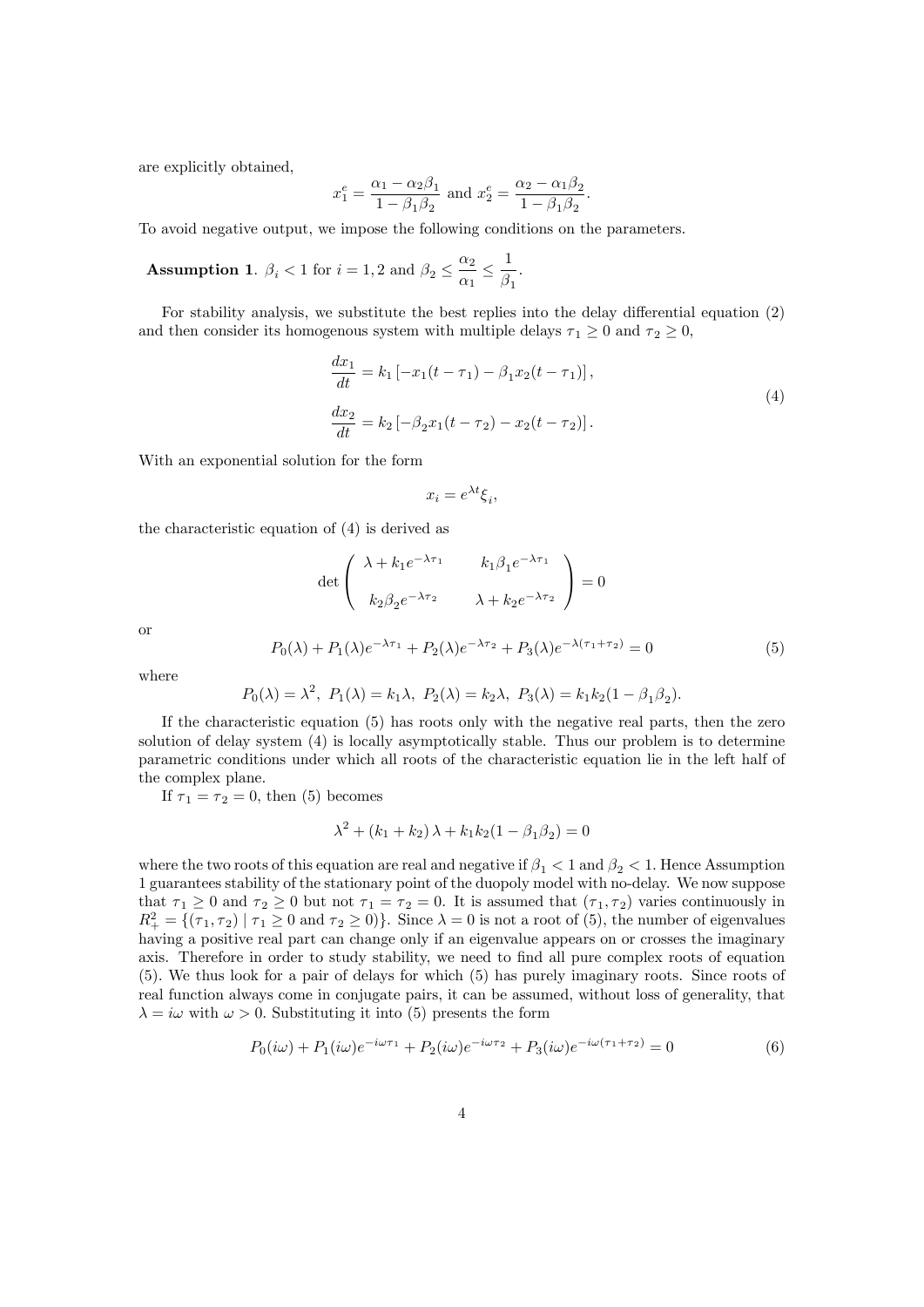with

$$
P_0(i\omega) = -\omega^2, \ P_1(i\omega) = ik_1\omega, \ P_2(i\omega) = ik_2\omega, \ P_3(i\omega) = k_1k_2(1 - \beta_1\beta_2). \tag{7}
$$

Applying the method developed by Lin and Wang (2012), we derive the set of  $(\tau_1, \tau_2)$  for which the delay dynamic system (4) loses stability. Equation (6) can be rewritten as

$$
(P_0 + P_1 e^{-i\omega \tau_1}) + (P_2 + P_3 e^{-i\omega \tau_1}) e^{-i\omega \tau_2} = 0
$$
\n(8)

where the arguments of  $P_0$ ,  $P_1$ ,  $P_2$  and  $P_3$  are omitted for the sake of simplicity. Since  $|e^{-i\omega\tau_2}|$  = 1, equation (8) has solution for  $\tau_1$  if and only if

$$
|P_0 + P_1 e^{-i\omega \tau_1}| = |P_2 + P_3 e^{-i\omega \tau_1}|
$$

or equivalently;

$$
(P_0 + P_1 e^{-i\omega \tau_1}) (\bar{P}_0 + \bar{P}_1 e^{i\omega \tau_1}) = (P_2 + P_3 e^{-i\omega \tau_1}) (\bar{P}_2 + \bar{P}_3 e^{i\omega \tau_1}),
$$

where over-bar indicates complex conjugate. After some algebra, the last equation has the form

$$
|P_0|^2 + |P_1|^2 - |P_2|^2 - |P_3|^2 = 2A_1(\omega)\cos\omega\tau_1 - 2B_1(\omega)\sin\omega\tau_1
$$
\n(9)

:

with

$$
A_1(\omega) = \text{Re}(P_2\bar{P}_3 - P_0\bar{P}_1) \text{ and } B_1(\omega) = \text{Im}(P_2\bar{P}_3 - P_0\bar{P}_1)
$$

The left hand side of equation (9) depends only on  $\omega$  and the right hand side is a simple trigonometric equation for  $\tau_1$  with any fixed value of  $\omega$ . Denoting the left hand side by  $f(\omega)$ , we first check the existence of solutions for equation (9).

Using  $(7)$ , we can confirm that

$$
P_2\bar{P}_3 - P_0\bar{P}_1 = ik_1\omega \left[k_2^2\left(1 - \beta_1\beta_2\right) - \omega^2\right]
$$

implying that

$$
A_1(\omega) = 0
$$
 and  $B_1(\omega) = k_1 \omega \left[ k_2^2 (1 - \beta_1 \beta_2) - \omega^2 \right]$ .

We examine the case of  $B_1(\omega) = 0$  and then the case of  $B_1(\omega) \neq 0$  in the following.

Case I.  $A_1(\omega) = B_1(\omega) = 0$ 

Let  $\omega_0$  be the positive solution of  $B_1(\omega) = 0$ ,

$$
\omega_0 = k_2 \sqrt{1 - \beta_1 \beta_2} > 0.
$$

Substituting  $P_j(i\omega)$  for  $j = 0, 1, 2, 3$  defined in (7) into  $f(\omega)$  gives

$$
f(\omega) = \omega^4 + (k_1^2 - k_2^2) \omega^2 - (k_1 k_2)^2 (1 - \beta_1 \beta_2)^2.
$$

Then solving  $f(\omega) = 0$  for  $\omega^2$  yields a positive solution

$$
\omega_{+}^{2} = \frac{-\left(k_{1}^{2} - k_{2}^{2}\right) + \sqrt{\left(k_{1}^{2} - k_{2}^{2}\right)^{2} + 4\left(k_{1}k_{2}\right)^{2}\left(1 - \beta_{1}\beta_{2}\right)^{2}}}{2} > 0
$$

that is reduced to  $\omega_0^2$  if  $k_1 = k_2$  and not equal to it if  $k_1 \neq k_2$ . We then have two possibilities. First, if  $k_1 \neq k_2$ , then  $f(\omega) \neq 0$  for  $\omega = \omega_0$ . Thus there is no solution for  $\tau_1$  since equation (9) is contradiction. On the other hand, if  $k_1 = k_2$ , then  $f(\omega) = 0$  for  $\omega = \omega_0$ . Thus  $\tau_1 > 0$  is arbitrary, and the corresponding values of  $\tau_2$  can be obtained from equation (8) as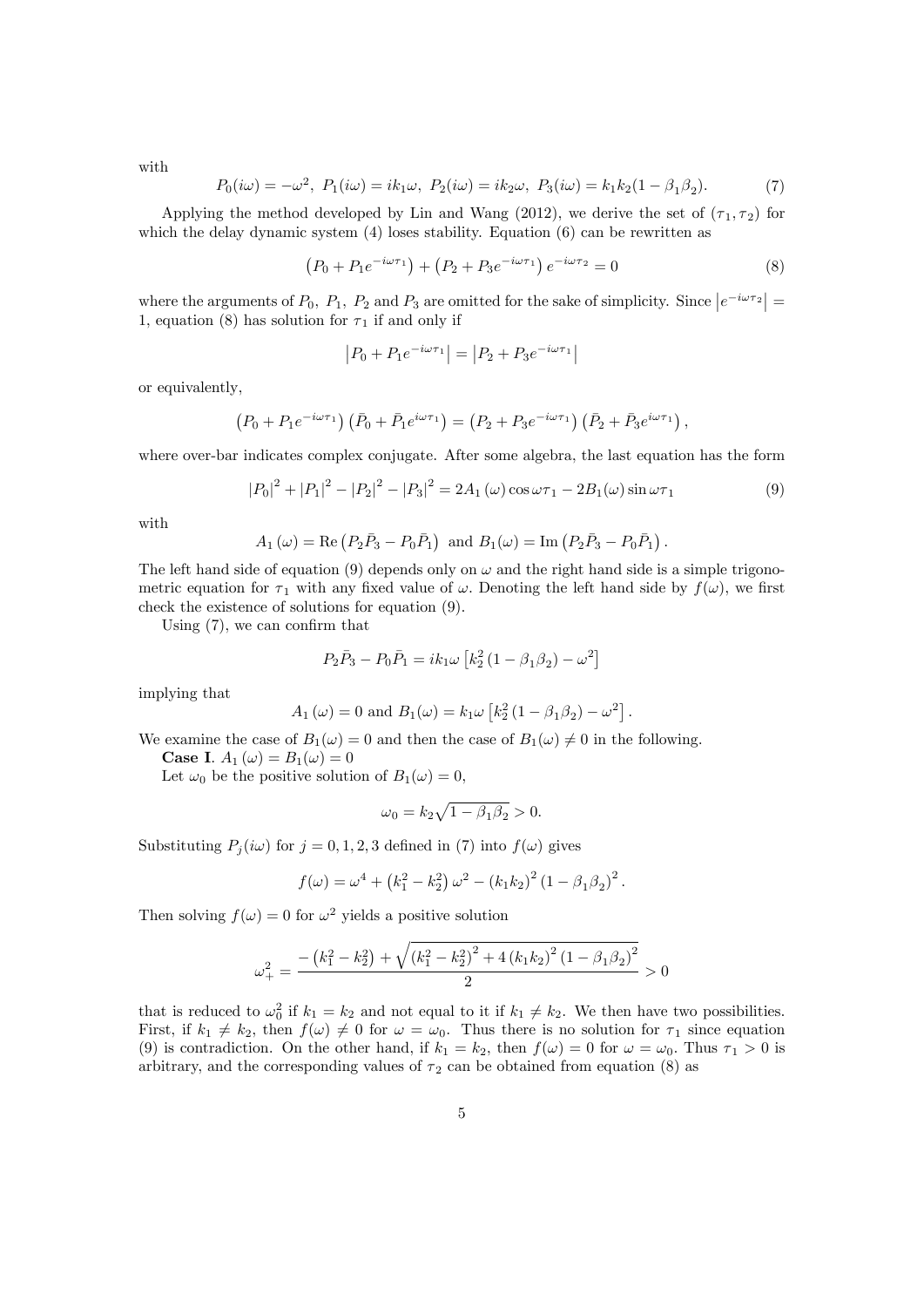$$
e^{-i\omega\tau_2} = -\frac{P_0(i\omega) + P_1(i\omega)e^{-i\omega\tau_1}}{P_2(i\omega) + P_3(i\omega)e^{-i\omega\tau_1}}
$$
(10)

where the absolute value of the right hand side is unity for all values of  $\tau_1$ . Therefore there are infinitely many solutions of  $\tau_2$  because of periodicity of trigonometric functions. A locus of  $\tau_1$ and  $\tau_2$  satisfying (10) is called a *crossing curve* on which roots of (6) cross the imaginary axis when  $\tau_2$  changes and  $\tau_1$  is fixed (or alternatively  $\tau_1$  changes and  $\tau_2$  is fixed). Since the zero solution of (4) is locally asymptotically stable with no delays and its stability depends on the lengths of the positive delays, there may be the curve on which the stability of the zero solution changes. We call such a curve a stability switching curve. The result obtained is summarized as follows:

**Theorem 1** If the adjustment coefficients of the two firms are identical (i.e.,  $k_1 = k_2$ ), then the crossing curve in Case I is described by  $(\tau_1, \tau_2^{\ell}(\tau_1))$  where

$$
\tau_2^{\ell}(\tau_1) = \frac{1}{\omega_0} \left\{ \arg \left[ -\frac{P_2(i\omega_0) + P_3(i\omega_0)e^{-i\omega_0\tau_1}}{P_0(i\omega_0) + P_1(i\omega_0)e^{-i\omega_0\tau_1}} \right] + 2\ell\pi \right\} \text{ for } \ell = 0, \pm 1, \pm 2, \dots \tag{11}
$$

**Case II.**  $[A_1(\omega)]^2 + [B_1(\omega)]^2 > 0$ 

We have already known that  $A_1(\omega) = 0$  for any  $\omega \geq 0$  and  $B_1(\omega) \neq 0$  for  $\omega \neq \omega_0$ . There exists  $\varphi_1(\omega)$  such that

$$
\varphi_1(\omega) = \arg \left[ P_2 \bar{P}_3 - P_0 \bar{P}_1 \right] = \begin{cases} \frac{\pi}{2} & \text{if } B_1(\omega) > 0 \text{ or } \omega < \omega_0, \\ \\ \frac{3\pi}{2} & \text{if } B_1(\omega) < 0 \text{ or } \omega > \omega_0, \end{cases}
$$

implying that

$$
\sin\left[\varphi_1(\omega)\right] = \frac{B_1(\omega)}{\sqrt{\left[B_1(\omega)\right]^2}} \text{ and } \cos\left[\varphi_1(\omega)\right] = \frac{A_1(\omega)}{\sqrt{\left[B_1(\omega)\right]^2}} = 0.
$$

Using these relations, Equation (9) is reduced to

$$
|P_0|^2 + |P_1|^2 - |P_2|^2 - |P_3|^2 = 2\sqrt{[B_1(\omega)]^2} \cos(\varphi_1(\omega) + \omega \tau_1)
$$
\n(12)

that can be rewritten as

$$
\frac{|P_0|^2 + |P_1|^2 - |P_2|^2 - |P_3|^2}{2\sqrt{\left[B_1(\omega)\right]^2}} = \cos\left[\varphi_1(\omega) + \omega\tau_1\right].
$$

A sufficient and necessary conditions for the existence of  $\tau_1 \geq 0$  satisfying the above equation is

$$
\left| |P_0|^2 + |P_1|^2 - |P_2|^2 - |P_3|^2 \right| \le 2\sqrt{\left[B_1(\omega)\right]^2}
$$
  

$$
F(\omega) = \left[ |P_0|^2 + |P_1|^2 - |P_2|^2 - |P_3|^2 \right]^2 - 4\left[B_1(\omega)\right]^2 \le 2\sqrt{\left[B_1(\omega)\right]^2}
$$

or

$$
F(\omega) = \left[ \left| P_0 \right|^2 + \left| P_1 \right|^2 - \left| P_2 \right|^2 - \left| P_3 \right|^2 \right]^2 - 4 \left[ B_1(\omega) \right]^2 \le 0.
$$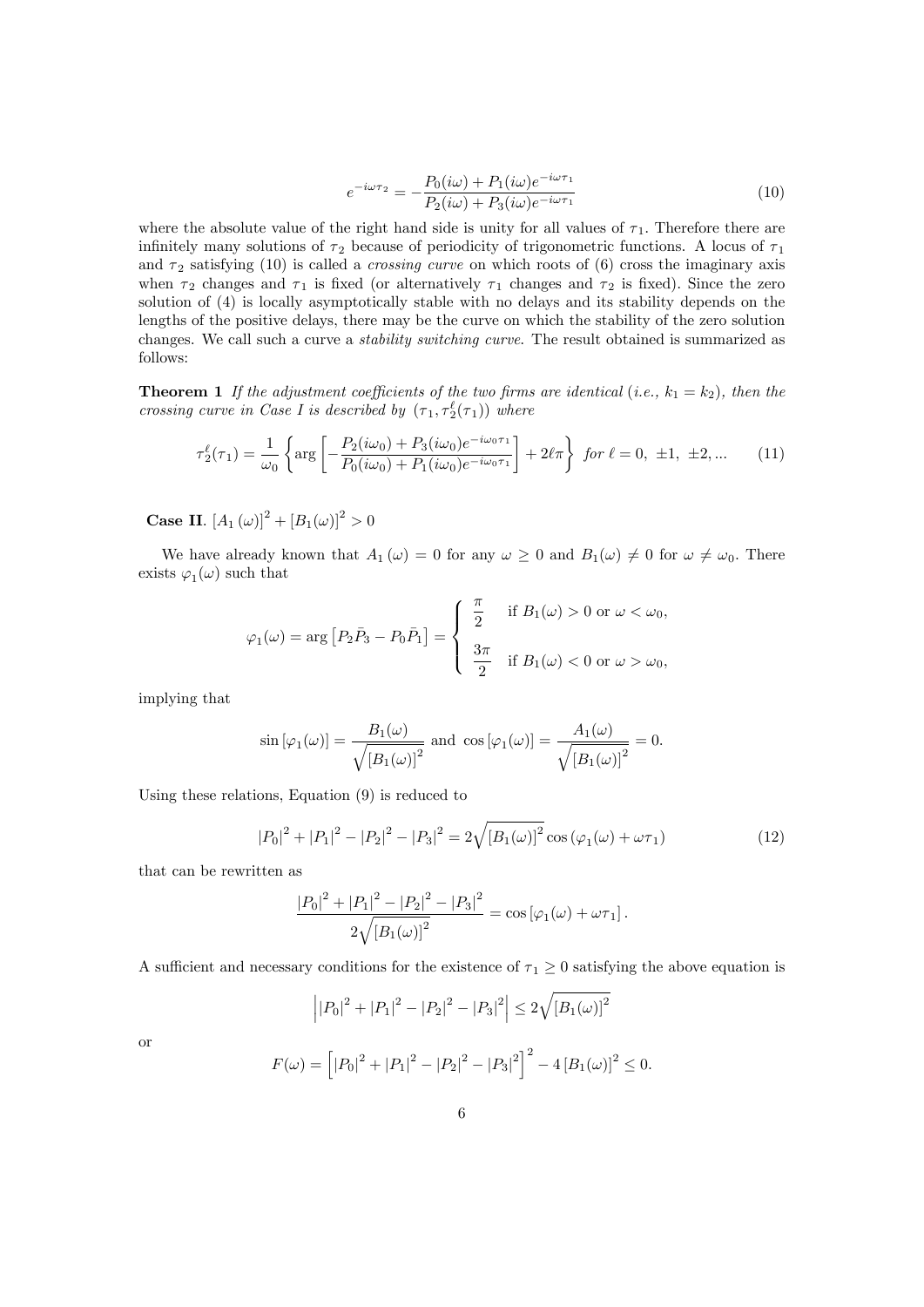With the notation of  $x = \omega^2$ , the right hand side of  $F(\omega)$  is reduced to the following form and denoted as

$$
g(x) = x^4 + a_3 x^3 + a_2 x^2 + a_1 x + a_0
$$

where the coefficients are defined as

$$
a_3 = -2(k_1^2 + k_2^2),
$$
  
\n
$$
a_2 = (k_1^2 - k_2^2)^2 + 2(k_1k_2)^2 (3 + \beta_1\beta_2) (1 - \beta_1\beta_2),
$$
  
\n
$$
a_1 = -2(k_1^2 + k_2^2) [k_1k_2 (1 - \beta_1\beta_2)]^2,
$$
  
\n
$$
a_0 = [k_1k_2 (1 - \beta_1\beta_2)]^4.
$$

Solving  $q(x) = 0$  yields four real solutions,

$$
x_1 = \frac{1}{2} \left[ k_1^2 + k_2^2 - 2k_1 k_2 \beta_1 \beta_2 - (k_1 - k_2) \sqrt{d_1} \right],
$$
  
\n
$$
x_2 = \frac{1}{2} \left[ k_1^2 + k_2^2 - 2k_1 k_2 \beta_1 \beta_2 + (k_1 - k_2) \sqrt{d_1} \right],
$$
  
\n
$$
x_3 = \frac{1}{2} \left[ k_1^2 + k_2^2 + 2k_1 k_2 \beta_1 \beta_2 - (k_1 + k_2) \sqrt{d_2} \right],
$$
  
\n
$$
x_4 = \frac{1}{2} \left[ k_1^2 + k_2^2 + 2k_1 k_2 \beta_1 \beta_2 + (k_1 + k_2) \sqrt{d_2} \right],
$$

where both discriminants are positive,

$$
d_1 = (k_1 + k_2)^2 - 4k_1k_2\beta_1\beta_2 > 0
$$

and

$$
d_2 = (k_1 - k_2)^2 + 4k_1k_2\beta_1\beta_2 > 0.
$$

Positive solutions of  $x_i = \omega^2$  are denoted by  $\omega_i$  where

$$
\omega_3 < \omega_4
$$
 and  $\omega_1 \leq \omega_2$  according to  $k_1 \geq k_2$ .

The interval  $[\omega_3, \omega_i] \cup [\omega_j, \omega_4]$  is denoted by  $\Omega$  in which  $F(\omega) \leq 0$  and  $\omega_i = \omega_1$  and  $\omega_j = \omega_2$  if  $k_1 > k_2$  and  $\omega_i$  is interchanged with  $\omega_j$  if the inequality is reversed.

Let us define  $\psi_1(\omega)$  by

$$
|P_0|^2 + |P_1|^2 - |P_2|^2 - |P_3|^2 = 2\sqrt{B(\omega)_1^2} \cos[\psi_1(\omega)].
$$
\n(13)

So

$$
\psi_1(\omega) = \cos^{-1}\left[\frac{|P_0|^2 + |P_1|^2 - |P_2|^2 - |P_3|^2}{2\sqrt{B_1(\omega)^2}}\right].
$$

Comparing the right hand side of (12) with that of (13) yields

$$
\tau_{1,n}^{\pm}(\omega) = \frac{1}{\omega} \left[ \pm \psi_1(\omega) - \varphi_1(\omega) + 2n\pi \right]. \tag{14}
$$

Returning to (6), we can see that it can be alternatively put as

$$
(P_0 + P_2 e^{-i\omega \tau_2}) + (P_1 + P_3 e^{-i\omega \tau_2}) e^{-i\omega \tau_1} = 0.
$$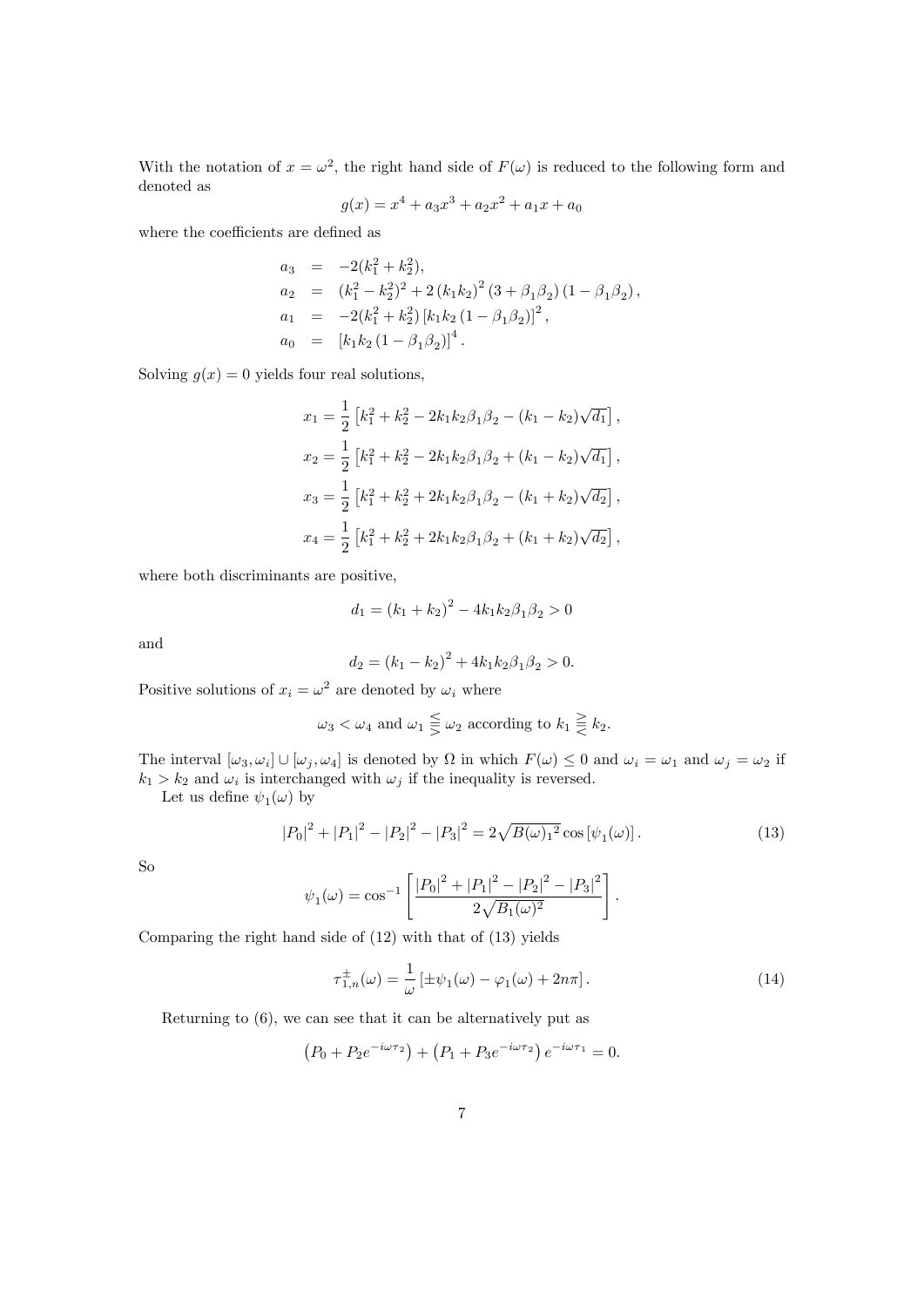In the similar way to analysis of  $\tau_1$ , we can find critical values of  $\tau_2$  as

$$
\tau_{2,m}^{\pm}(\omega) = \frac{1}{\omega} \left[ \pm \psi_2(\omega) - \varphi_2(\omega) + 2m\pi \right] \tag{15}
$$

where

$$
A_2(\omega) = \text{Re} [P_1 \bar{P}_3 - P_0 \bar{P}_2] = 0,
$$
  
\n
$$
B_2(\omega) = \text{Im} [P_1 \bar{P}_3 - P_0 \bar{P}_2] = k_2 \omega [k_1^2 (1 - \beta_1 \beta_2) - \omega^2],
$$
  
\n
$$
\psi_2(\omega) = \cos^{-1} \left[ \frac{|P_0|^2 - |P_1|^2 + |P_2|^2 - |P_3|^2}{2\sqrt{B_2(\omega)^2}} \right]
$$

and

$$
\varphi_2(\omega) = \arg \left[ P_1 \bar{P}_3 - P_0 \bar{P}_2 \right] = \begin{cases} \frac{\pi}{2} & \text{if } B_2(\omega) > 0, \\ \frac{3\pi}{2} & \text{if } B_2(\omega) < 0. \end{cases}
$$

To define  $\psi_2(\omega)$ , we need a condition similar to  $F(\omega) \leq 0$ , that is,

$$
G(\omega) = (|P_0|^2 - |P_1|^2 + |P_2|^2 - |P_3|^2)^2 - 4 [B_2(\omega)]^2 \le 0.
$$

Since it can be shown that  $F(\omega) = G(\omega)$ , solutions of  $F(\omega) = 0$  solve  $G(\omega) = 0$ . The results obtained so far are summarized as follows:

**Theorem 2** From  $(14)$  and  $(15)$ , the following pair of delays

$$
\left\{ \big(\tau_{1,m}^{\pm}(\omega),\ \tau_{2,n}^{\mp}(\omega)\big) \mid \omega \in \Omega \right\}
$$

is the set of all crossing curves on the  $(\tau_1, \tau_2)$  plane for equations (4).

### 2.2 Identical Coefficients

We will consider the above-mentioned two cases further by performing numerical simulations to visualize the theoretical results obtained in Theorems 1 and 2. For this purpose, we make the following assumption of identical adjustment coefficients under which we examine Case I and then Case II.

## Assumption 2.  $k_1 = k_2 = k$

In Case I, an explicit form of  $\tau_2^{\ell}$  with  $\ell = 0$  described by (11) is derived as follows. Applying Euler's formula to the left hand side of (10) and substituting  $P_i$  defined in (7) into the right hand side lead to

$$
\cos\omega\tau_2 - i\sin\omega\tau_2 = \frac{(\omega^2 - k\omega\sin\omega\tau_1) - ik\omega\cos\omega\tau_1}{k^2(1 - \beta_1\beta_2)\cos\omega\tau_1 + i(k\omega - k^2(1 - \beta_1\beta_2)\sin\omega\tau_1)}.
$$
(16)

Multiplying by conjugate of denominator, the new denominator becomes

$$
D_1 = k^2 \left[ k^2 (1 - \beta_1 \beta_2)^2 - 2k\omega (1 - \beta_1 \beta_2) \sin \omega \tau_1 + \omega^2 \right].
$$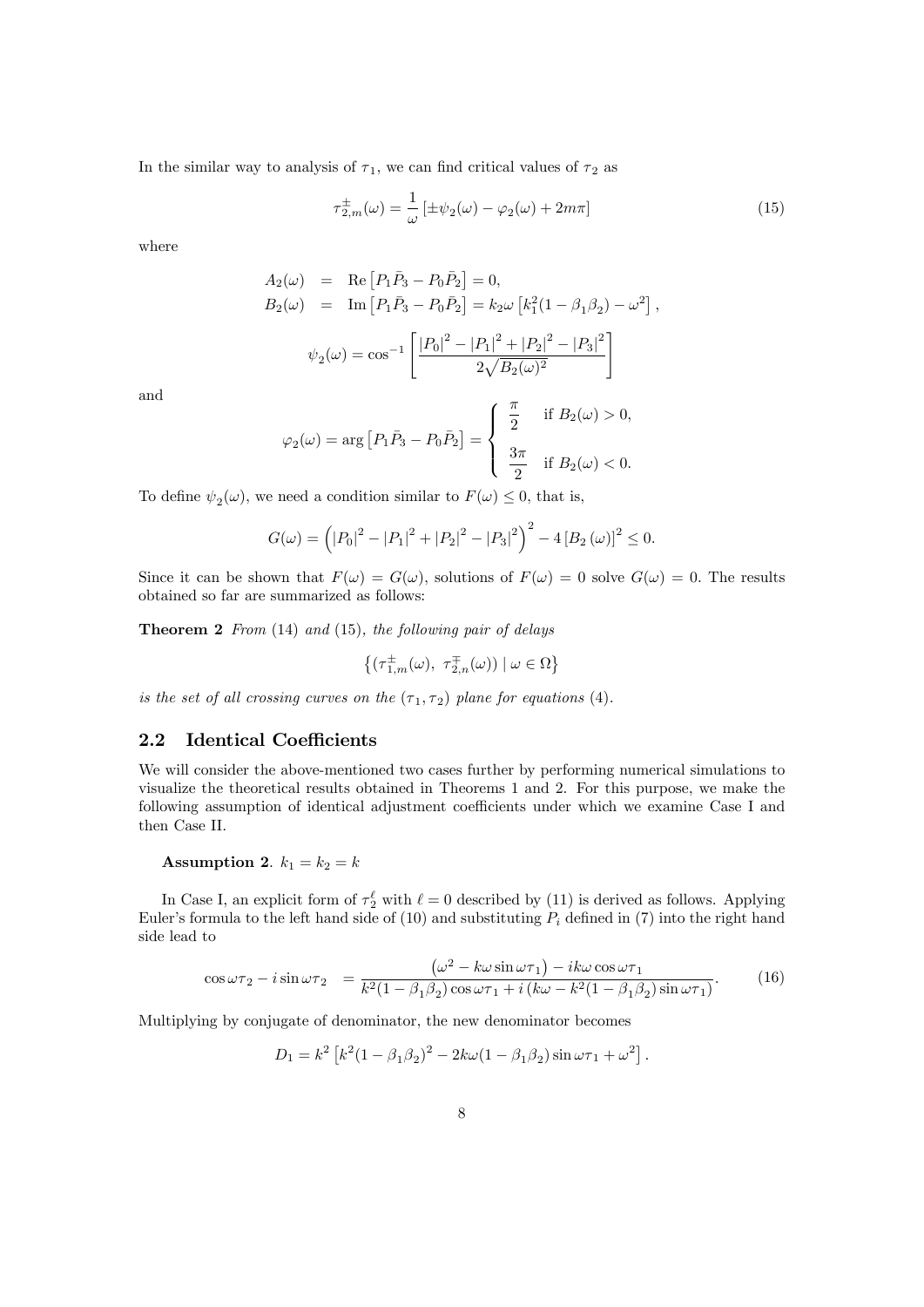The new numerator is denoted as  $N_1 + iM_1$  with

$$
N_1 = -(k\omega)^2 \beta_1 \beta_2 \cos \omega \tau_1
$$

and

$$
M_1 = -k\omega \left[ k^2 (1 - \beta_1 \beta_2) + \omega^2 \right] + (k\omega)^2 (2 - \beta_1 \beta_2) \sin \omega \tau_1.
$$

Comparing the left hand side of (16) with  $N_1/D + iN_2/D$  yields

$$
\cos \omega \tau_2 = \frac{N_1}{D_1} \text{ and } \sin \omega \tau_2 = -\frac{M_1}{D_1} \tag{17}
$$

where the graphs of  $N_1/D_1$  and  $-M_1/D_1$  as functions of  $\tau_1$  are illustrated in Figure 1 for  $\tau_1 \in [0, 2\pi]$  under the following benchmark parameter values given below in Assumption 3. These values are repeatedly used in the following numerical calculations. Each of the red  $N_1/D_1$ curve and the blue  $-M_1/D_1$  curve intersects the horizontal axis twice at the following points,

$$
\tau_1^B \simeq 1.81, \tau_1^D \simeq 5.44
$$
 and  $\tau_1^A \simeq 1.65, \tau_1^C \simeq 1.98$ .

We will refer to the dotted red curve later.

**Assumption 3.**  $k = 1$ ,  $\alpha_1 = \alpha_2 = 9$  and  $\beta_1 = \beta_2 = 1/2$ .



It is observed that  $\cos \omega \tau_2 < 0$  and  $\sin \omega \tau_2 > 0$  for  $\tau_1 \in (0, \tau_1^A)$ . Hence solving  $\cos \omega \tau_2 = N_1/D_1$ and  $\sin \omega \tau_2 = -M_1/D_1$  for  $\tau_2$  yields

$$
\tau_2^c(\tau_1) = \frac{1}{\omega} \cos^{-1} \left( \frac{N_1}{D_1} \right) \text{ and } \tau_2^s(\tau_1) = \frac{1}{\omega} \left[ \pi - \sin^{-1} \left( -\frac{M_1}{D_1} \right) \right] \tag{18}
$$

where the superscripts c and s stand for cos and sin, respectively. In the same way,  $\cos \omega \tau_2 < 0$ and  $\sin \omega \tau_2 < 0$  for  $\tau_1 \in (\tau_1^A, \tau_1^B)$  that present

$$
\tau_2^c(\tau_1) = \frac{1}{\omega} \left[ 2\pi - \cos^{-1} \left( \frac{N_1}{D_1} \right) \right] \text{ and } \tau_2^s(\tau_1) = \frac{1}{\omega} \left[ \pi - \sin^{-1} \left( -\frac{M_1}{D_1} \right) \right]. \tag{19}
$$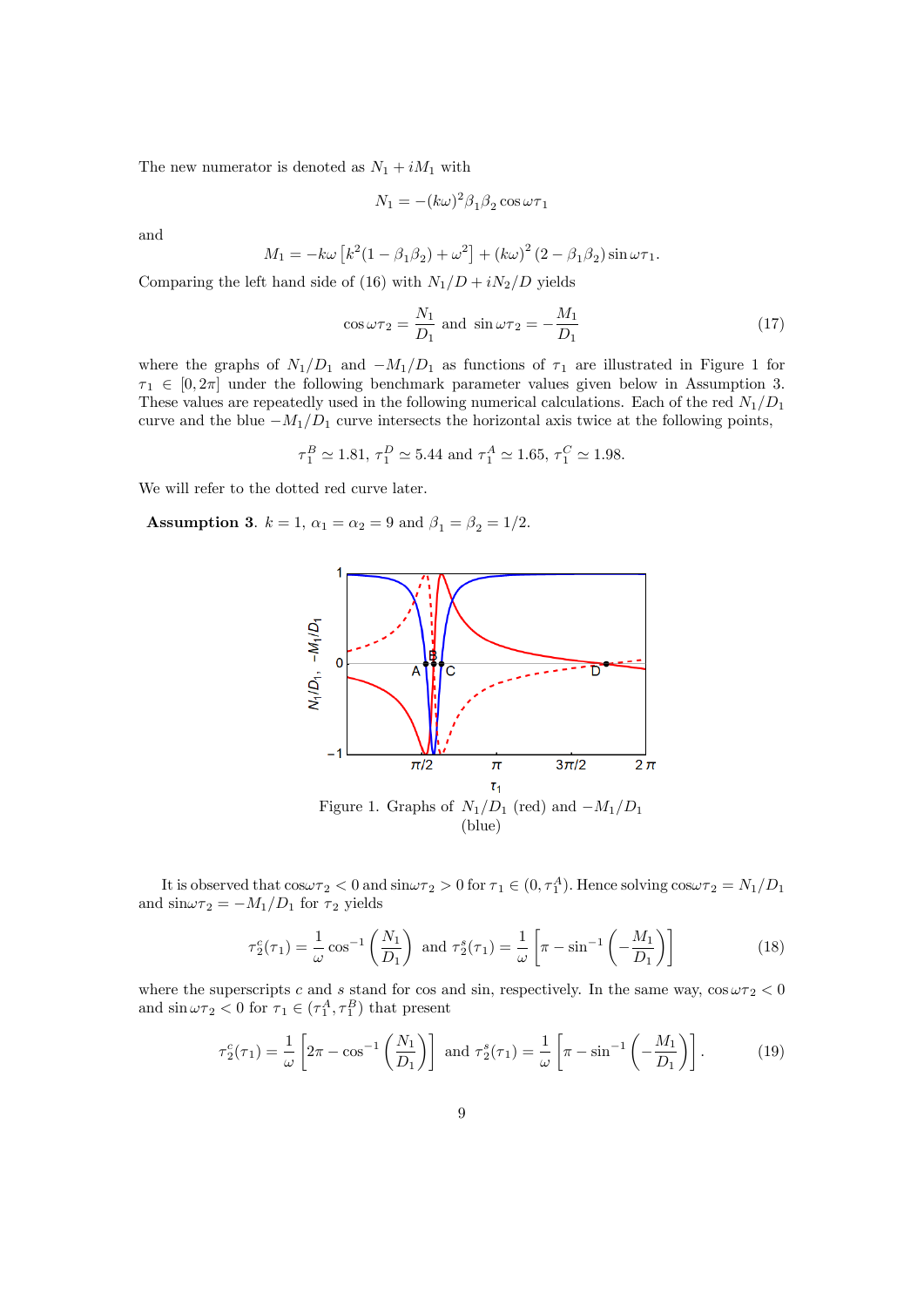For  $\tau_1 \in (\tau_1^B, \tau_1^C)$ ,  $\cos \omega \tau_2 > 0$  and  $\sin \omega \tau_2 < 0$  gives

$$
\tau_2^c(\tau_1) = \frac{1}{\omega} \left[ 2\pi - \cos^{-1} \left( \frac{N_1}{D_1} \right) \right] \text{ and } \tau_2^s(\tau_1) = \frac{1}{\omega} \left[ 2\pi + \sin^{-1} \left( -\frac{M_1}{D_1} \right) \right]. \tag{20}
$$

Finally for  $\tau_1 \in (\tau_1^C, \tau_1^D) \cup [\tau_1^D, 2\pi]$ ,  $\cos \omega \tau_2 > 0$  and  $\sin \omega \tau_2 > 0$  generate

$$
\tau_2^c(\tau_1) = \frac{1}{\omega} \cos^{-1} \left( \frac{N_1}{D_1} \right) \text{ and } \tau_2^s(\tau_1) = \frac{1}{\omega} \sin^{-1} \left( -\frac{M_1}{D_1} \right). \tag{21}
$$

Since  $\tau_2^s(\tau_1) = \tau_2^c(\tau_1)$  holds for any  $\tau_1 \in [0, 2\pi]$ , the solution can be denoted by  $\tau_2(\tau_1)$ .

The locus of  $(\tau_1, \tau_2(\tau_1))$  for  $\tau_1 \in [0, 2\pi]$  constructs the stability switching curve in Case I that is illustrated by two black curves in Figure 2. More precisely, the upper convex-shaped curve consists of three segments, each of which is described by (18), (19) and (20) whereas the lower concave-shaped curve is described only by  $(21)$ .<sup>1</sup> It is numerically confirmed that the upper curve passes through point  $(2\pi/3\sqrt{3}, 4\pi/3\sqrt{3})$  at which the blue curve ends and the orange curve starts and that the lower curve passes through point  $(4\pi/3\sqrt{3}, 2\pi/3\sqrt{3})$  at which the green curve starts and the red curve ends.

In Case II with Assumption 2, solving  $F(\omega) = 0$  yields simplified solutions,

$$
\omega_1 = \omega_2 = k\sqrt{1 - \beta_1\beta_2}, \ \omega_3 = k(1 - \sqrt{\beta_1\beta_2})
$$
 and  $\omega_4 = k(1 + \sqrt{\beta_1\beta_2}),$ 

implying that

$$
\Omega = [\omega_3, \omega_1] \cup [\omega_2, \omega_4].
$$

Since  $\omega_0 = \omega_i$  for  $i = 1, 2$ ;

$$
B_i(\omega) > 0 \text{ for } \omega \in [\omega_3, \omega_1) \text{ implying } \varphi_i(\omega) = \pi/2,
$$
  

$$
B_i(\omega) < 0 \text{ for } \omega \in (\omega_2, \omega_4] \text{ implying } \varphi_i(\omega) = 3\pi/2.
$$

In Figure 2, the blue and red curves are described by the pairs of

$$
\left(\tau_{1,0}^{+}(\omega),\ \tau_{2,1}^{-}(\omega)\right)\text{ and }\left(\tau_{1,1}^{-}(\omega),\ \tau_{1,0}^{+}(\omega)\right)\text{ for }\omega\ \in [\omega_3,\omega_1]
$$

starting at point  $(\pi, \pi)$  for  $\omega = \omega_3$ . On the other hand, the green and orange curves are described by the pairs of

$$
\left(\tau_{1,1}^{+}(\omega),\ \tau_{2,1}^{-}(\omega)\right)\text{ and }\left(\tau_{1,1}^{-}(\omega),\ \tau_{2,1}^{+}(\omega)\right)\text{ for }\omega\in[\omega_2,\omega_4]
$$

ending at point  $(\pi/3, \pi/3)$  for  $\omega = \omega_4$ . Hence the stationary point is stable in the lower-left region surrounded by the two black, orange and green curves. The hatched square is the region satisfying the HR conditions, (3). Notice that the square is inside the stable region we have just obtained. This is because HR derives one sufficient condition whereas we derive the sufficient and necessary condition. We will refer to the vertical dotted lines at  $\tau_1 = \pi/3$  and  $\tau_1 = 4\pi/3\sqrt{3}$ and points  $a, b, c$  later when we will perform numerical simulations.

**Theorem 3** The equilibrium point of dynamic system (4) is locally asymptotically stable for  $(\tau_1, \tau_2)$  in the region bounded by the stability switching curve that consists of the black, orange and green curves in the non-negative quadrant of  $(\tau_1, \tau_2)$ .

<sup>&</sup>lt;sup>1</sup>It is, however, only some parts of the curves are illustrated for graphical simplicity.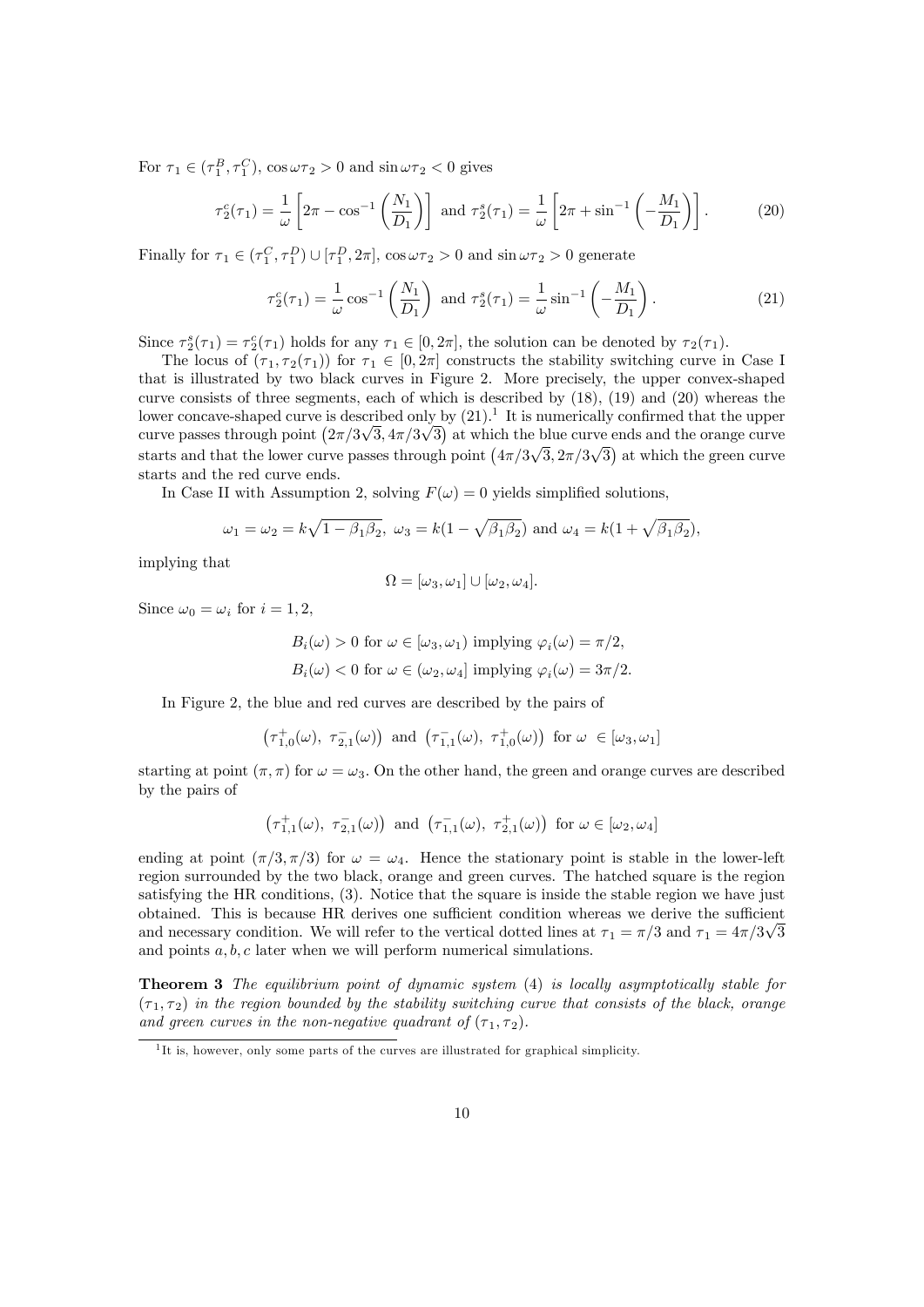

Figure 2. Division of the  $(\tau_1, \tau_2)$  plane

## 3 Delay Duopoly Model II

HR also examines the case where each firm has delayed information on its competitor's outputs but instantaneous knowledge of its own output. The homogenous system of the corresponding delay differential equations with  $n = 2$  is

$$
\frac{dx_1}{dt} = k_1 \left[ -x_1(t) - \beta_1 x_2(t - \tau_1) \right],
$$
  
\n
$$
\frac{dx_2}{dt} = k_2 \left[ -\beta_2 x_1(t - \tau_2) - x_2(t) \right],
$$
\n(22)

where the non-diagonal variables are delayed. Its characteristic equation is

$$
\det \begin{pmatrix} \lambda + k_1 & k_1 \beta_1 e^{-\lambda \tau_1} \\ k_2 \beta_2 e^{-\lambda \tau_2} & \lambda + k_2 \end{pmatrix} = 0
$$
  

$$
\lambda^2 + k_1 k_2 + (k_1 + k_2) \lambda - k_1 k_2 \beta_1 \beta_2 e^{-\lambda \tau} = 0
$$
 (23)

or

where 
$$
\tau = \tau_1 + \tau_2 > 0
$$
. Although the dynamic system (22) has two distinct delays,  $\tau_1$  and  $\tau_2$ , it is essentially the same as a single delay system since only the value of the sum of these delays can affect dynamics. Suppose  $\lambda = i\omega$  with  $\omega > 0$  is a root of (23) for some  $\tau$  and substitute it into (23) that can be separated to the real and imaginary parts,

$$
-\omega^2 + k_1 k_2 - k_1 k_2 \beta_1 \beta_2 \cos \omega \tau = 0,
$$
  

$$
(k_1 + k_2)\omega + k_1 k_2 \beta_1 \beta_2 \sin \omega \tau = 0.
$$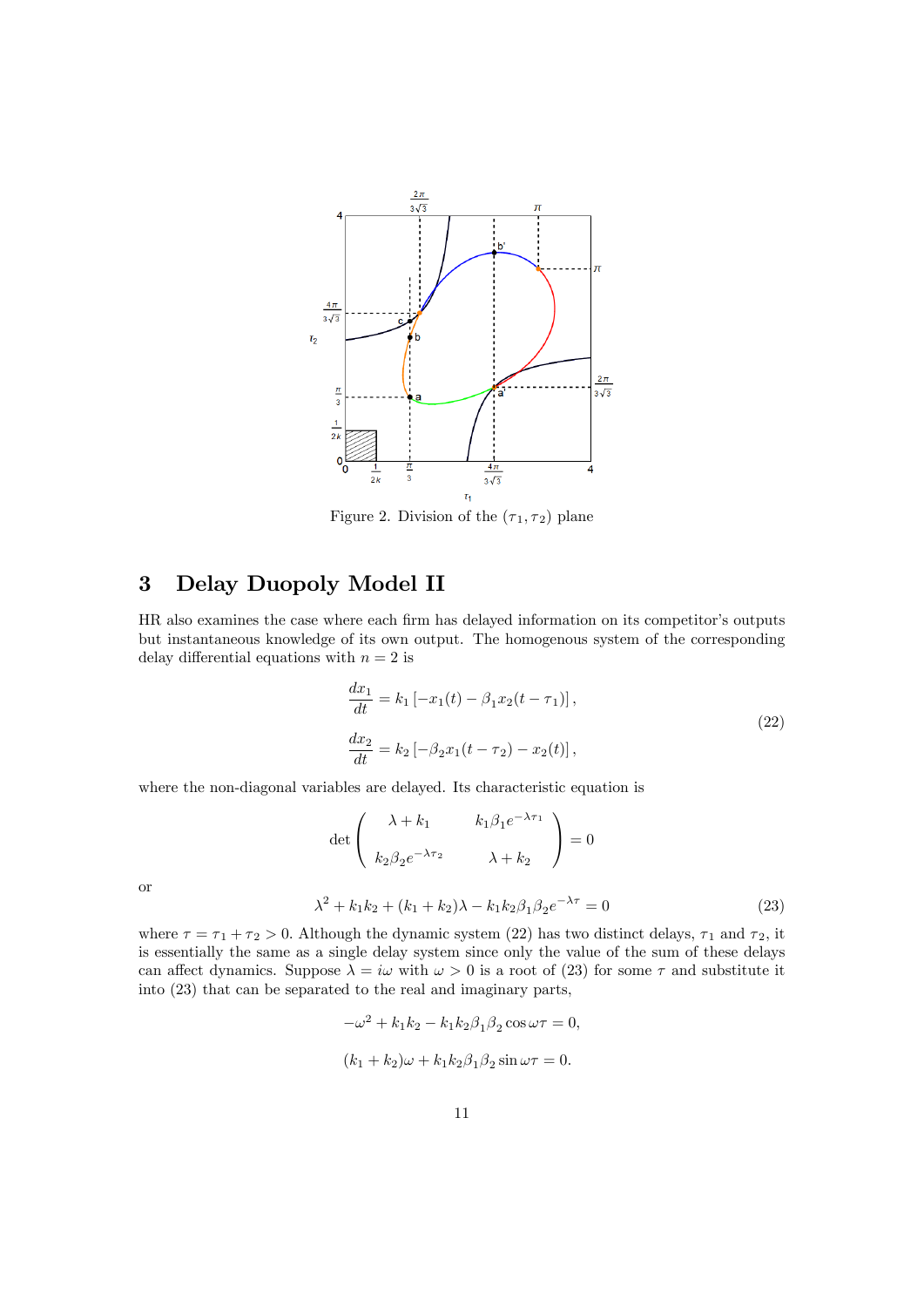Moving the non-trigonometric terms to the right hand side and adding the squares of the two equations yield a quartic equation of  $\omega$ 

$$
\omega^4 + (k_1^2 + k_2^2) \omega^2 + (k_1 k_2)^2 [1 - (\beta_1 \beta_2)^2] = 0
$$

where the last term is positive due to Assumption 2. Positive coefficients of this equation imply no pure imaginary roots for equation (23). In other words, there are no roots of (23) that cross the imaginary axis when  $\tau$  increases. Therefore no stability switch can occur, no matter how the delays are chosen. Such delays are called harmless. This is the same as the result shown by HR in a different way and can be summarized as follow.

**Theorem 4** The equilibrium point of dynamic system of  $(22)$  is locally asymptotically stable regardless of the values of  $\tau_1$  and  $\tau_2$ .

## 4 Delay Duopoly Model III

HR did not consider the case in which each Örm has delayed knowledge of its own output but instantaneous knowledge of its competitorsí outputs. In this section, we examine it where the dynamic system is constructed in the following way,

$$
\frac{dx_1}{dt} = k_1 \left[ -x_1(t - \tau_1) - \beta_1 x_2(t) \right],
$$
\n
$$
\frac{dx_2}{dt} = k_2 \left[ -\beta_2 x_1(t) - x_2(t - \tau_2) \right]
$$
\n(24)

where the diagonal variables are delayed. With the same procedure above, we obtain the characteristic equation,

$$
\det \left(\begin{array}{cc} \lambda + k_1 e^{-\lambda \tau_1} & k_1 \beta_1 \\ k_2 \beta_2 & \lambda + k_2 e^{-\lambda \tau_2} \end{array}\right) = 0
$$

that is equivalent to the equation

$$
P_0(\lambda) + P_1(\lambda)e^{-\lambda \tau_1} + P_2(\lambda)e^{-\lambda \tau_2} + P_3(\lambda)e^{-\lambda(\tau_1 + \tau_2)} = 0
$$
\n(25)

where

$$
P_0(\lambda) = \lambda^2 - k_1 k_2 \beta_1 \beta_2
$$
,  $P_1(\lambda) = k_1 \lambda$ ,  $P_2(\lambda) = k_2 \lambda$ ,  $P_3(\lambda) = k_1 k_2$ .

Although each Örm has a delay only in its own output, the characteristic equation (25) has the similar form to  $(6)$  in which each firm has not only the implementation delay on its own output but also the information delay on its competitor's output. Supposing  $\lambda = i\omega$  with  $\omega > 0$  and then following the same procedure as in Section 2, we have

$$
|P_0(i\omega)|^2 + |P_1(i\omega)|^2 - |P_2(i\omega)|^2 - |P_3(i\omega)|^2 = 2A_1(\omega)\cos\omega\tau_1 - 2B_1(\omega)\sin\omega\tau_1
$$

with

$$
A_1(\omega) = \text{Re}\left[P_2(i\omega)\overline{P}_3(i\omega) - P_0(i\omega)\overline{P}_1(i\omega)\right] = 0,
$$
  

$$
B_1(\omega) = \text{Im}\left[P_2(i\omega)\overline{P}_3(i\omega) - P_0(i\omega)\overline{P}_1(i\omega)\right] = k_1\omega\left(k_2^2 - k_1k_2\beta_1\beta_2 - \omega^2\right).
$$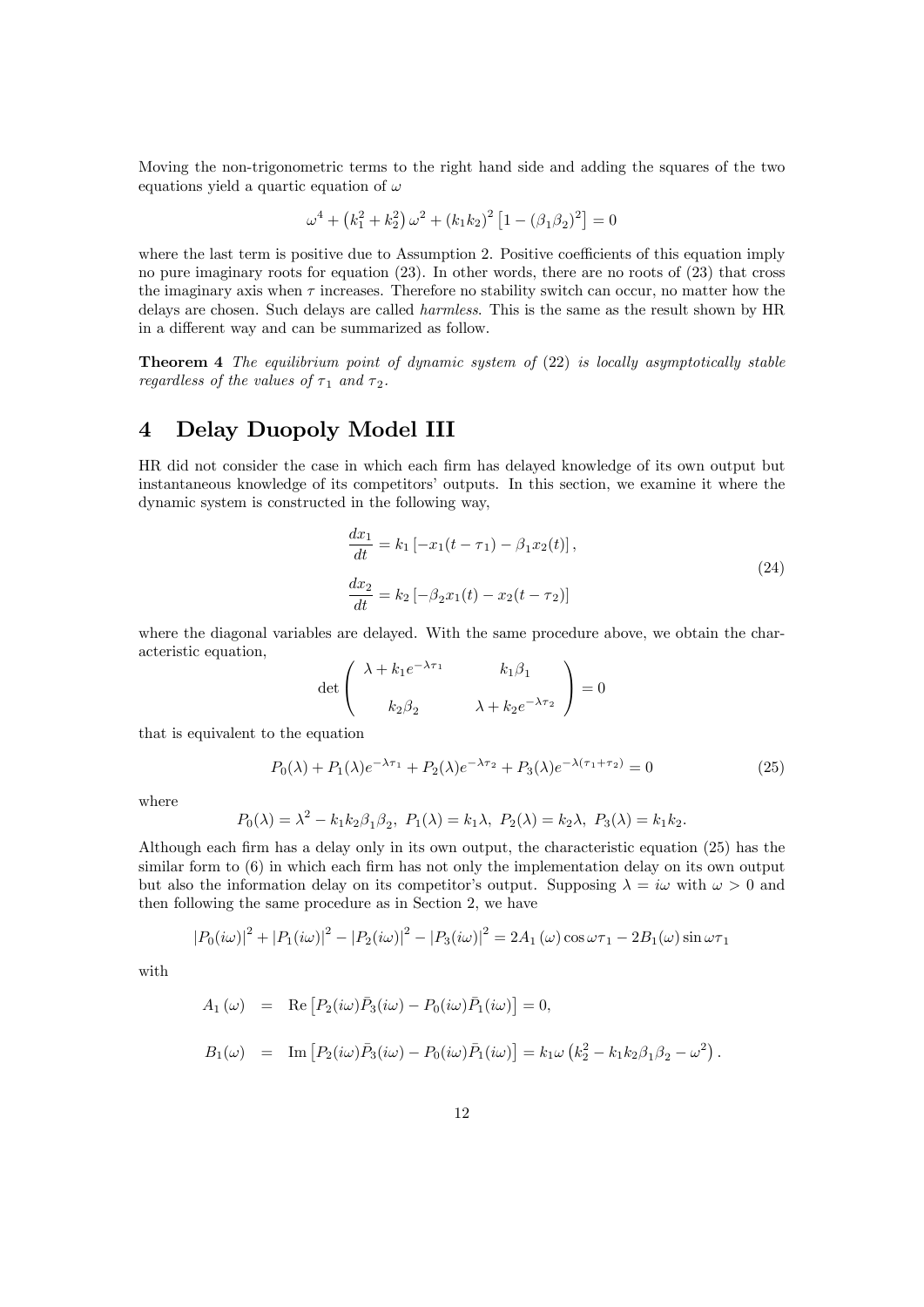As before, we first consider the case of  $A_1(\omega) = B_1(\omega) = 0$ . It can be confirmed that  $A_1(\omega) = 0$ always and  $B_1(\omega) = 0$  holds for  $\omega = \omega_0$  where

$$
\omega_0^2 = k_2^2 - k_1 k_2 \beta_1 \beta_2.
$$

On the other hand,  $|P_0(i\omega)|^2 + |P_1(i\omega)|^2 - |P_2(i\omega)|^2 - |P_3(i\omega)|^2 = 0$  for  $\omega = \omega_+$  where

$$
\omega_{+}^{2} = \frac{(k_{2}^{2} - 2k_{1}k_{2}\beta_{1}\beta_{2} - k_{1}^{2}) + \sqrt{(k_{2}^{2} - 2k_{1}k_{2}\beta_{1}\beta_{2} - k_{1}^{2})^{2} + 4(k_{1}k_{2})^{2}[1 - (\beta_{1}\beta_{2})^{2}]}{2}.
$$

If  $k_1 = k_2 = k$ , then  $\omega_0$  and  $\omega_+$  are the same

$$
\omega_0=\omega_+=k\sqrt{1-\beta_1\beta_2}
$$

and this equality does not hold if  $k_1 \neq k_2$ . Hence, under the identical coefficient assumption, the stability switching curve is obtained as

$$
e^{-i\omega_0 \tau_2} = -\frac{P_0(i\omega_0) + P_1(i\omega_0)e^{-i\omega_0 \tau_1}}{P_2(i\omega_0) + P_3(i\omega_0)e^{-i\omega_0 \tau_1}}.
$$
\n(26)

As in the same analysis of Section 2.1, equation (26) can be rewritten as

$$
\cos\omega_0 \tau_2 - i \sin\omega_0 \tau_2 = \frac{(\omega_0^2 + k^2 \beta_1 \beta_2 - k\omega_0 \sin\omega_0 \tau_1) - ik\omega_0 \cos\omega_0 \tau_1}{k^2 \cos\omega_0 \tau_1 + i(k\omega_0 - k^2 \sin\omega_0 \tau_1)}.
$$
(27)

Multiplying conjugate of denominator to the denominator and numerator of the right hand side of (27) leads to the new denominator

$$
D_3 = k^2 \left( k^2 - 2k\omega_0 \sin \omega_0 \tau_1 + \omega_0^2 \right) \tag{28}
$$

and the new numerator

$$
N_3+iM_3
$$

where

$$
N_3 = k^4 \beta_1 \beta_2 \cos \omega_0 \tau_1
$$

and

$$
M_3 = -k\omega_0 \left(k^2 + \omega_0^2 + k^2 \beta_1 \beta_2\right) + k^2 \left(2\omega_0^2 + k^2 \beta_1 \beta_2\right) \sin \omega_0 \tau_1.
$$

Hence from the left hand side of (27) we have

$$
\cos\omega_0 \tau_2 = \frac{N_3}{D_3} \text{ and } \sin\omega_0 \tau_2 = -\frac{M_3}{D_3} \tag{29}
$$

where

$$
\frac{N_3}{D_3} = \frac{k^2 \beta_1 \beta_2 \cos \omega_0 \tau_1}{k^2 - 2k\omega_0 \sin \omega_0 \tau_1 + \omega_0^2} = -\frac{N_1}{D_1}
$$

and

$$
\frac{M_3}{D_3} = \frac{-2k\omega_0 + (k^2 + \omega_0^2)\sin\omega_0\tau_1}{k^2 - 2k\omega_0\sin\omega_0\tau_1 + \omega_0^2} = -\frac{M_1}{D_1}.
$$

Comparing (29) with (17) reveals that in Figure 1, the  $M_3/D_3$  curve is identical with the  $M_1/D_1$ blue curve whereas the  $N_3/D_3$  curve corresponds to the dotted red curve, that is, a horizontal-line mirror image of the  $N_1/D_1$  red curve.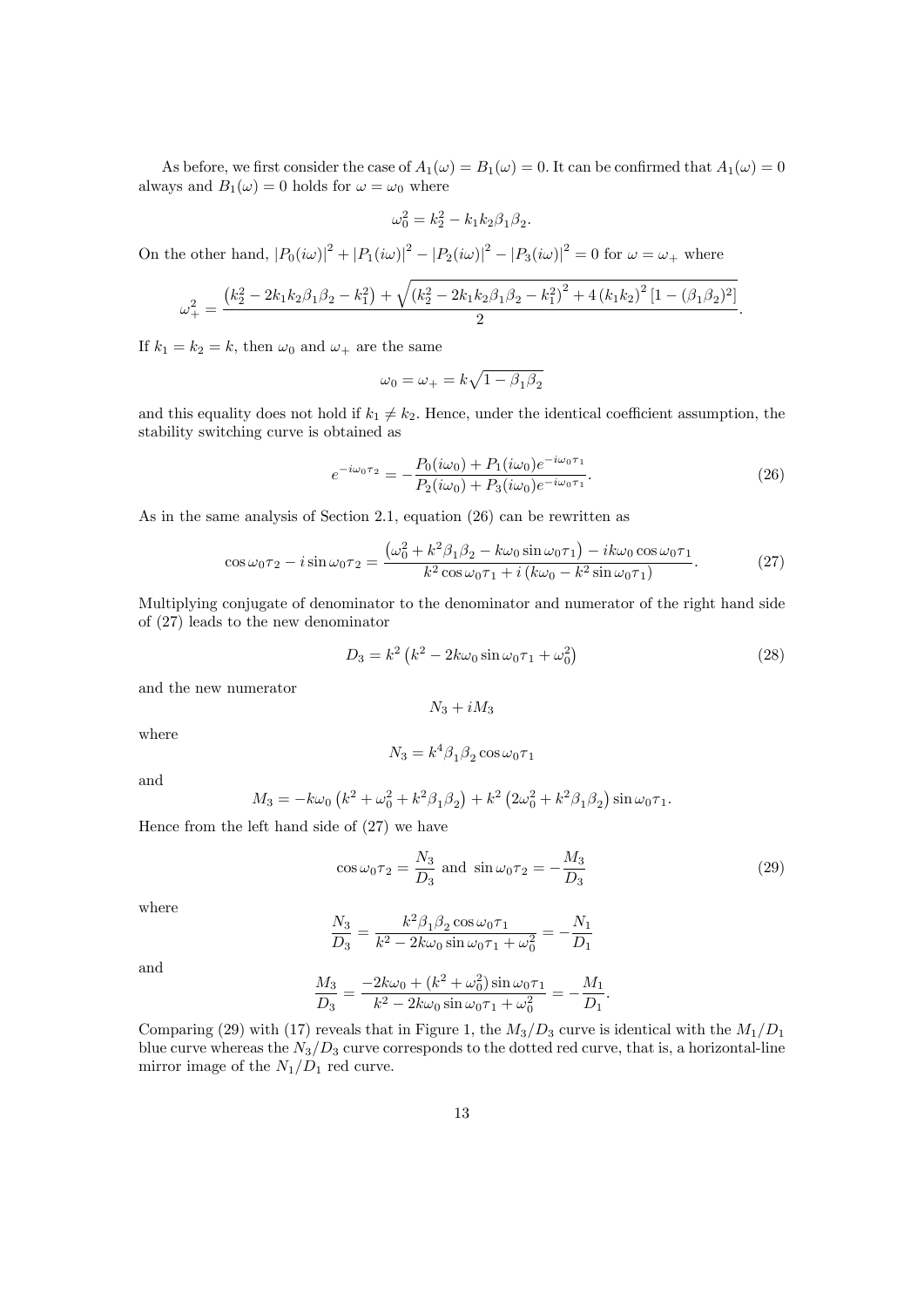We now turn attention to the case of  $[B_1(\omega)]^2 > 0$ . As is shown above, we should have

$$
F(\omega) = \left[ |P_0|^2 + |P_1|^2 - |P_2|^2 - |P_3|^2 \right]^2 - 4 \left[ B_1(\omega) \right]^2 \le 0
$$

where  $F(\omega)$  can be factored as

$$
F(\omega) = F_a(\omega) \cdot F_b(\omega) \cdot F_c(\omega) \cdot F_d(\omega)
$$

with

$$
F_a(\omega) = \omega^2 + (k_1 + k_2)\omega + k_1k_2 (1 + \beta_1\beta_2),
$$
  
\n
$$
F_b(\omega) = \omega^2 - (k_1 + k_2)\omega + k_1k_2 (1 + \beta_1\beta_2),
$$
  
\n
$$
F_c(\omega) = \omega^2 + (k_1 - k_2)\omega - k_1k_2 (1 - \beta_1\beta_2),
$$
  
\n
$$
F_d(\omega) = \omega^2 - (k_1 - k_2)\omega - k_1k_2 (1 - \beta_1\beta_2).
$$

Solving each  $F_i(\omega) = 0$  for  $i = a, b, c, d$  yields two solutions and totally eight solutions are obtained,

$$
\omega_{\pm}^{a} = \frac{k_{1} + k_{2} \pm \sqrt{(k_{1} + k_{2})^{2} - 4k_{1}k_{2}(1 + \beta_{1}\beta_{2})}}{2} = k \left(1 \pm i\sqrt{\beta_{1}\beta_{2}}\right),
$$
  
\n
$$
\omega_{\pm}^{b} = \frac{-(k_{1} + k_{2}) \pm \sqrt{(k_{1} + k_{2})^{2} - 4k_{1}k_{2}(1 + \beta_{1}\beta_{2})}}{2} = k \left(-1 \pm i\sqrt{\beta_{1}\beta_{2}}\right),
$$
  
\n
$$
\omega_{\pm}^{c} = \frac{k_{1} - k_{2} \pm \sqrt{(k_{1} - k_{2})^{2} + 4k_{1}k_{2}(1 - \beta_{1}\beta_{2})}}{2} = \pm k\sqrt{1 - \beta_{1}\beta_{2}},
$$
  
\n
$$
\omega_{\pm}^{d} = \frac{-(k_{1} - k_{2}) \pm \sqrt{(k_{2} - k_{1})^{2} + 4k_{1}k_{2}(1 - \beta_{1}\beta_{2})}}{2} = \pm k\sqrt{1 - \beta_{1}\beta_{2}}.
$$

Notice that the right most forms are obtained under the identical coefficient assumption. We see  $F(\omega) > 0$  for  $\omega \neq \omega_0$ , implying no occurrence of the stability switch in the case of  $[B_1(\omega)]^2 > 0$ .

Returning to Figure 1 and (29), the stability switching curve with  $B_1(\omega) = 0$  illustrated in Figure 3(A) is constructed as follows. Since  $\cos \omega \tau_1 > 0$  and  $\sin \omega \tau_1 > 0$  for  $\tau_1 \in (0, \tau_1^A)$ , we have

$$
\tau_2^A(\tau_1) = \frac{1}{\omega_0} \cos^{-1} \left(\frac{N_3}{D_3}\right) \tag{30}
$$

that describes the concave-shaped negative slope red curve in the lower-left corner. Since the stationary state is stable below the curve and unstable above, this is the stability switching curve on which the real part of an eigenvalue is zero, that is, stability is just lost. At  $\tau_1 = \tau_1^A$ , the corresponding value of  $\tau_1$  jumps up to the y-value of point A. Notice that HR's stability condition is satisfied in the small solid rectangular and is strictly below the curve. Since  $\cos \omega \tau_2 > 0$  and  $\sin \omega \tau_2 < 0$  for  $\tau_1 \in (\tau_1^A, \tau_1^B)$  and  $\cos \omega \tau_1 < 0$  and  $\sin \omega \tau_1 < 0$  for  $\tau_1 \in (\tau_1^B, \tau_1^C)$ ,

$$
\tau_2^B(\tau_1) = \tau_2^C(\tau_1) = \frac{1}{\omega_0} \left[ 2\pi - \cos^{-1} \left( \frac{N_3}{D_3} \right) \right]
$$

where  $\tau_2^B(\tau_1)$  for  $\tau_1 \in (\tau_1^A, \tau_1^B)$  describes the blue segment between A and B whereas  $\tau_2^C(\tau_1)$  for  $\tau_1 \in (\tau_1^B, \tau_1^C)$  describes the magenta segment between B and C. Further  $\cos \omega \tau_1 < 0$  and  $\sin \omega \tau_1 > 0$  for  $\tau_1 \in (\tau_1^C, \tau_1^D)$  and  $\cos \omega \tau_1 > 0$  and  $\sin \omega \tau_1 > 0$  for  $\tau_1 \in (\tau_1^D, 2\pi)$  presents the form of

$$
\tau_2^D(\tau_1) = \tau_2^E(\tau_1) = \frac{1}{\omega_0} \cos^{-1} \left(\frac{N_3}{D_3}\right)
$$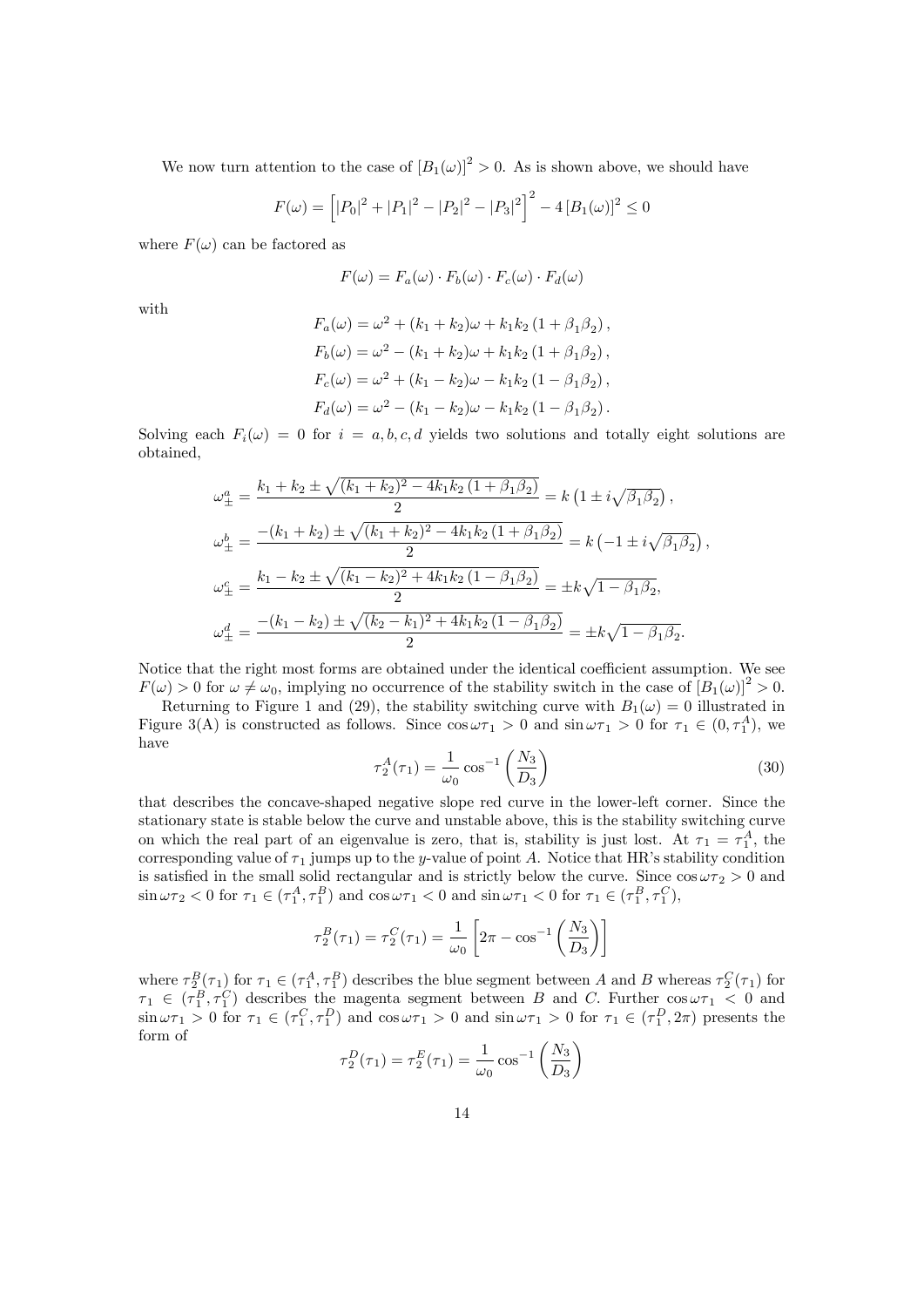where  $\tau_2^D(\tau_1)$  for  $\tau_1 \in (\tau_1^C, \tau_1^D)$  describes the orange segment between C and D whereas  $\tau_2^E(\tau_1)$  for  $\tau_1 \in (\tau_1^D, 2\pi)$  describes the green segment between D and E. Finally,

$$
\tau_2^{A'}(\tau_1) = \frac{1}{\omega_0} \left[ \cos^{-1} \left( \frac{N_3}{D_3} \right) + 2\pi \right]
$$

describes the red segment that shifts the  $\tau_2^A(\tau_1)$  curve upward with  $2\pi$  and the right most red curve is described by  $\tau_2^A(\tau_1)$  for  $\tau_1 \in (2\pi, 9.80)$ . It is to be notice that the y-value of point E is  $\tau_2^E = \tau_2^A(2\pi)$ . On the winding downward-sloping curve located above-rightward of the stability switching curve, one of the eigenvalues is purely imaginary but the stability is already unstable there and no stability switch occurs.

**Theorem 5** The stability switching curve of dynamic system  $(24)$  is described by

$$
\tau_2^A(\tau_1) = \frac{1}{\omega_0} \cos^{-1} \left( \frac{N_3}{D_3} \right) \text{ for } \tau_1 \in (0, \tau_1^A).
$$

To compare the stability switching curve of Model I with that of Model III, we enlarge the lower-left corner of Figure 3(A) and put the red stability switching curve (30) on the black stability switching curve of Model I in Figure  $3(B)$ . Due to the different shapes of these two curves, the region of  $(\tau_1, \tau_2)$  is divided into five subregions. Both models are stable in region labelled by  $[S]$  and unstable in region  $[U]$  indicating that roughly speaking, the delays become destabilizers when their lengths are relatively large and do not affect stability when they are smaller. Although Theorem 4 implies that the information delays are harmless to stability if the dynamic process involves only these, the division in Figure  $3(B)$  reveals a different role of the information delay. In region [A]; Model I with information delays is unstable and Model III with no information delays is stable, implying that the information delays destabilize Model I when  $\tau_1$  and  $\tau_2$  are symmetry in the sense that they have the similar values. On the other hand, in regions  $[B_1]$  and  $[B_2]$ , Model I is stable and Model III is unstable, implying that the information delays stabilize Model I when  $\tau_1$  and  $\tau_2$  are *asymmetry* in the sense that one of them takes a larger value and the other a smaller value. We summarize these results as follows:

**Proposition 1** When a dynamic system has both of the implementation and information delays, the information delays can change its role to stabilizer from destabilizer when the delays become asymmetry from symmetry.



Figure 3. Stability switching curves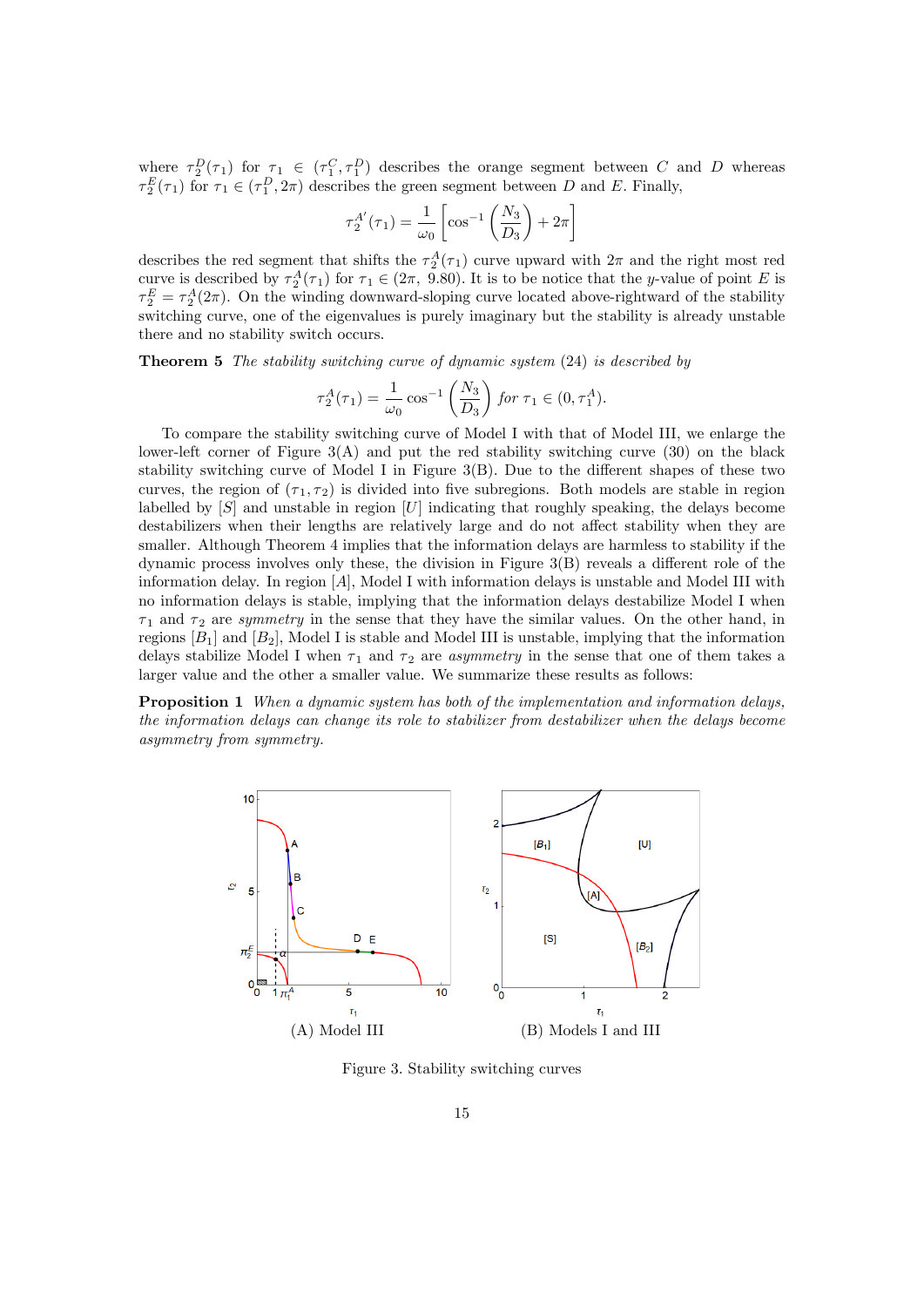## 5 Numerical Simulations

So far we have imposed the identical coefficient assumption of  $k_1 = k_2$  on the output adjustment process and confine attention to a small neighborhood of the equilibrium point. In this section we modify the dynamic equations and numerically confirm the theoretical results obtained. To this end, we first introduce some nonlinearities into Models I and III to examine global behavior. Second, we take away the identical assumption (i.e., Assumption 2) and then consider how the non-identical coefficients affect the shape of the stability switching curves and the resultant dynamics.

### 5.1 Global Dynamics

Since the corresponding nonhomogenous systems of (4) and (24) are still linear, trajectories generated by these systems are divergent when the systems are locally unstable. To avoid such uninteresting and unrealistic dynamics, we introduce some nonlinearities and see the effects caused by the delays on global dynamics. The nonlinearity that we consider comes from an idea of a áexible adjustment, that is, the output adjustment responds positively to the gap between the optimal and actual outputs and the degree of responsiveness depends on the level of output in the following way,

$$
K_i(x_i) = k_i \left[ a_2 \left( \frac{a_1 + a_2}{a_1 e^{-(x_i - x_i^*)} + a_2} - 1 \right) + 1 \right].
$$

It can be checked that

$$
K_i(x_i^*) = k_i, \lim_{x_i \to \infty} K_i(x_i) = k_i (1 + a_1) \text{ and } K_i(0) = k_i \left[ \frac{a_2 (a_1 + a_2)}{a_1 e^{x_i^*} + a_2} + 1 - a_2 \right] > 0
$$

where  $a_1 = 1$  and  $a_2 = 1$  are assumed in the following numerical simulations.

Model I is now nonlinearized as

$$
\frac{dx_1}{dt} = K_1 [x_1(t)] [-x_1(t - \tau_1) - \beta_1 x_2(t - \tau_1) + \alpha_1],
$$
  
\n
$$
\frac{dx_2}{dt} = K_2 [x_2(t)] [-\beta_2 x_1(t - \tau_2) - x_2(t - \tau_2) + \alpha_2],
$$
\n(31)

both of which can be reduced to (4) by linear approximation in the neighborhood of the equilibrium point. We perform two simulations. In the first simulation, we choose  $\tau_2$  as a bifurcation parameter and increase the value of  $\tau_2$  from 0 to 5 with an increment of 0.01 along the vertical dotted line at  $\tau_1 = \pi/3 \approx 1.05$  in Figure 2. For each value of  $\tau_2$ , the fully delayed system (31) is simulated for  $0 \le t \le 1000$ . We generate 1000 data of  $x_2(t)$  from the solutions for  $t \in [900, 1000]$  by changing t with an increment of 0.1 and then plot the local maximum and minimum out of the data vertically just above the point  $\tau_2$ , to illustrate the corresponding bifurcation diagram with respect to  $\tau_2$  in Figure 4(A). The vertical line at  $\tau_1 = \pi/3$  passes through the point at which the orange and green curve are connected (i.e.,  $\tau_2^a = \pi/3$ ), crosses the orange curve at  $\tau_2^b \simeq 2.02$  and then crosses the black curve at  $\tau_2^c \simeq 2.28$ . Figure 4(A) indicates that the equilibrium point is stable for  $\tau_2 < \tau_2^a$  and loses stability at the first intersection at point  $a = (\pi/3, \tau_2^a)$ . The equilibrium point bifurcates to a limit cycle for  $\tau_2 \in (\tau_2^a, \tau_2^b)$  and then regains stability when it arrives at the second intersection  $(\pi/3, \tau_2^b)^2$ . For further increases of  $\tau_2$  the system loses stability again at  $(\pi/3, \tau_2^c)$  and the corresponding bifurcation gets a bit complicated.

<sup>&</sup>lt;sup>2</sup>It is possible to determine directions of the stability switch analytically. See Lin and Wang (2012) for theoretical base and Matsumoto and Szidarovszky (2015) for its application.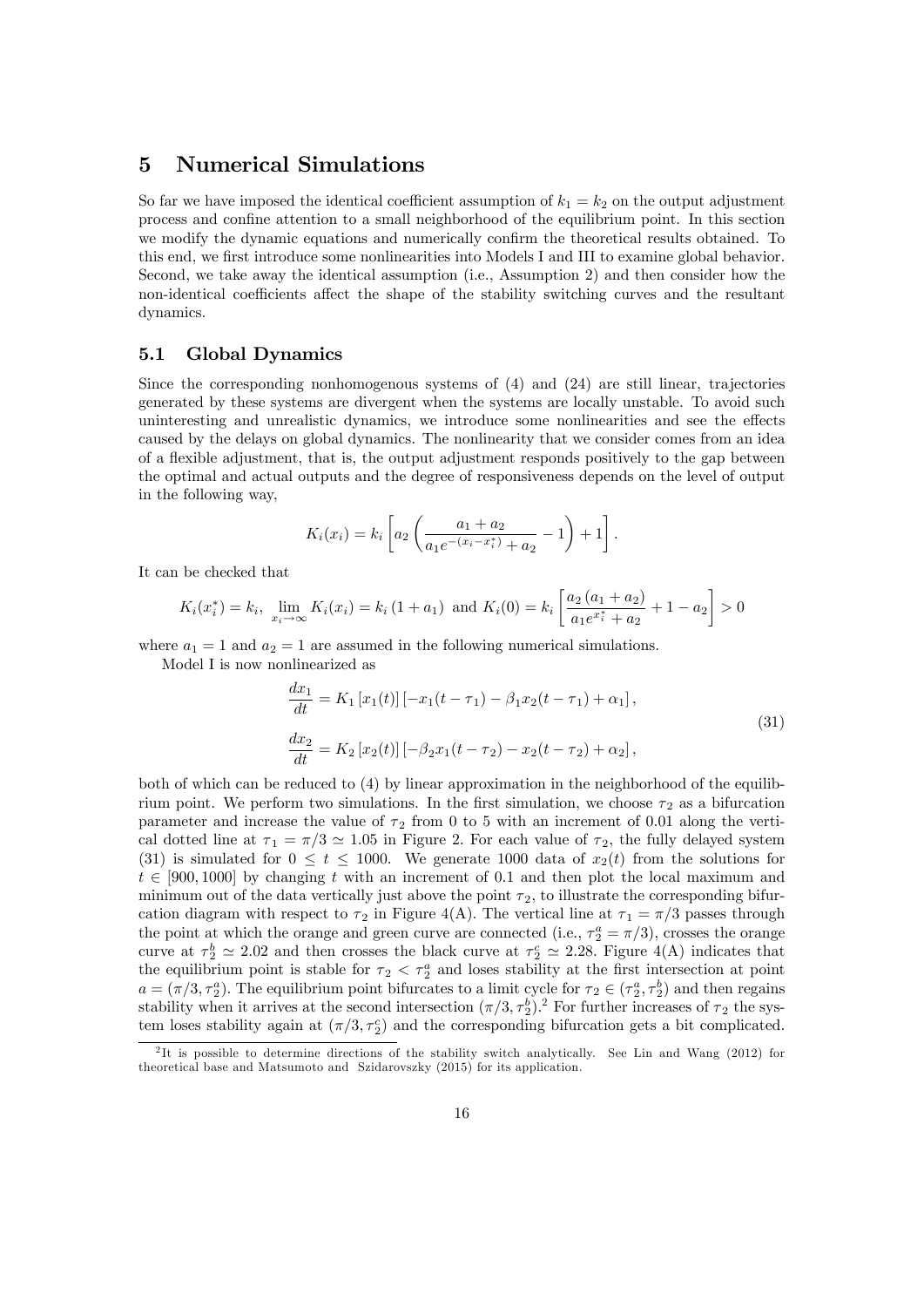In particular, a limit cycle with two extremum (one maximal and one minimal) emerges first and then it turns to be a cycle with four extremum that then becomes the one with six extremum and so on. The system does not regain stability for values of  $\tau_2$  larger than  $\tau_2^c$ .

In the second simulation, we change the value of  $\tau_1$  to  $4\pi/3\sqrt{3} \approx 2.42$  and repeat the same procedure to obtain the bifurcation diagram illustrated in Figure 4(B). The starting point  $(4\pi/3\sqrt{3}, 0)$  is located in the region to the right of the lower black curve in Figure 2, the equilibrium point is locally unstable and Figure 4(B) indicates the birth of a limit cycle at this point. As the value of  $\tau_2$  increases along the vertical dotted line at  $\tau_1 = 4\pi/3\sqrt{3}$ , the corresponding limit cycle gradually shrinks and discontinuously jumps to a different limit cycle at point  $(4\pi/3\sqrt{3}, \tau_2^a)$  where  $\tau_2^a = 2\pi/3\sqrt{3} \approx 1.21$ . Further increasing  $\tau_2$  leads to complicated dynamics through all period-doubling cascade. Notice that  $\tau_i$  has exactly the same effect as  $\tau_j$  as the stability switching curve is symmetric with respect to the diagonal. These numerical results are summarized as follow.

**Proposition 2** In the dynamic process of nonlinearized Model I,  $(1)$  the delay has the dual roles of destabilizer and stabilizer according to its length when the stationary state is locally stable at the starting point and (2) increasing a value of delay can generate complex dynamics involving chaotic behavior when the stationary state is locally unstable at the starting point.



Figure 4. Bifurcation diagrams of the nonlinear Model I

We now turn attention to the nonlinearized Model III,

$$
\frac{dx_1}{dt} = K_1 [x_1(t)] [-x_1(t - \tau_1) - \beta_1 x_2(t) + \alpha_1],
$$
  

$$
\frac{dx_2}{dt} = K_2 [x_2(t)] [-\beta_2 x_1(t) - x_2(t - \tau_2) + \alpha_2].
$$

Two simulations are performed for the new Model III.<sup>3</sup> The first simulation is presented in Figure 5(A) in which the value of  $\tau_2$  increases from 0 to 3 along the vertical dotted line at  $\tau_1 = 1$  in

<sup>3</sup>Matsumoto and Szidarovszky (2015) also consider dynamics of a delay nonlinear model of Cournot duopoly having the similar structure. However the growth rate of outputs is determined by a product of the marginal profit and an adjustment function depending on the level of output. As a natural consequence of the different adjustment process, it has different dynamic behavior.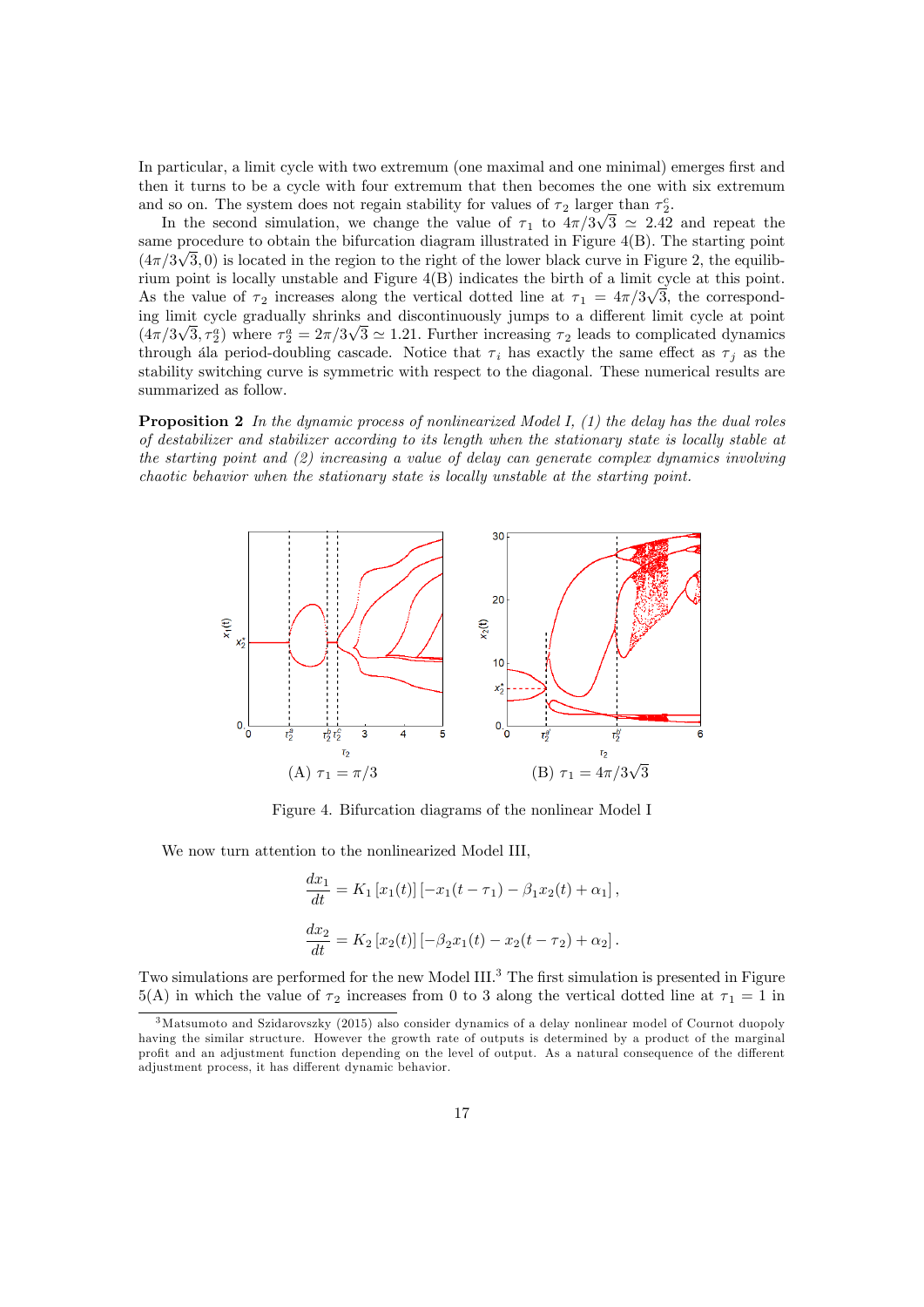Figure 3(A). The system is asymptotically stable for the starting point of  $\tau_1 = 1$  and  $\tau_2 = 0$ and remains stable until point  $(1, \tau_2^A)$  where point a is on the stability switching curve in Figure 3(A). As is seen, at a critical value  $\tau_2^A$ , the stationary state loses stability and bifurcates to a limit cycle. Notice that the stability regain does not occur and thus the delay does not have the dual roles. As seen in Figure 4(A), making  $\tau_2$  larger than the critical value of  $\tau_2^A$  increases the number of extremum of the limit cycle. In the second simulation, we change the fixed value of  $\tau_1$  to 2 and repeat the same procedure. However, to avoid graphical congestion of Figure 3(A), the line at  $\tau_1 = 2$  is not illustrated. The resultant dynamics illustrated in Figure 5(B) in which the system is unstable and its dynamic behavior gets complicated as  $\tau_2$  increases, that is, we alternatively have windows for complex dynamics and the one for a periodic limit cycle.

**Proposition 3** In the dynamic process of nonlinearized Model III, (1) stability is lost at  $\tau_2 = \tau_2^A$ and never regained since the delay crosses the stability switching curves only once when the stationary state is stable at the starting point; (2) as  $\tau_2$  increases, dynamics alternates between complicated behavior and periodic cyclic behavior with increasing the periodic number.



Figure 5. Bifurcation diagrams of the nonlinear Model III

#### 5.2 Non-Identical Coefficients

We now use the non-identical adjustment coefficients to see how such asymmetry affects the results obtained. We have already shown that the stability switching curves in Case I (that is, the black curves in Figure 2) can be constructed only under Assumption 2. It is expected that the stability switching curves obtained in Case II may be distorted. In order to illustrate the non-identical effects, we present numerical simulations concerning the shape of the stability switching curves and the dynamics of the nonlinearized Model I. The values of the coefficients are  $k_1 = 3/2$  and  $k_2 = 1$  in the first simulation and are changed to  $k_1 = 1/2$  and  $k_2 = 1$  in the second.

In the first simulation, solving  $F(\omega) = 0$  determines the interval  $\Omega = [\omega_3, \omega_1] \cup [\omega_2, \omega_4]$  where

$$
\omega_3 \simeq 0.589, \ \omega_1 \simeq 0.840, \ \omega_2 \simeq 1.340, \ \omega_4 \simeq 1.911.
$$

Notice that  $\omega_1 \neq \omega_2$  when  $k_1 \neq k_2$ . In Figure 6(A) stability switching curves are illustrated as solid curves in the same color as in Figure 2, that is, the blue curve is described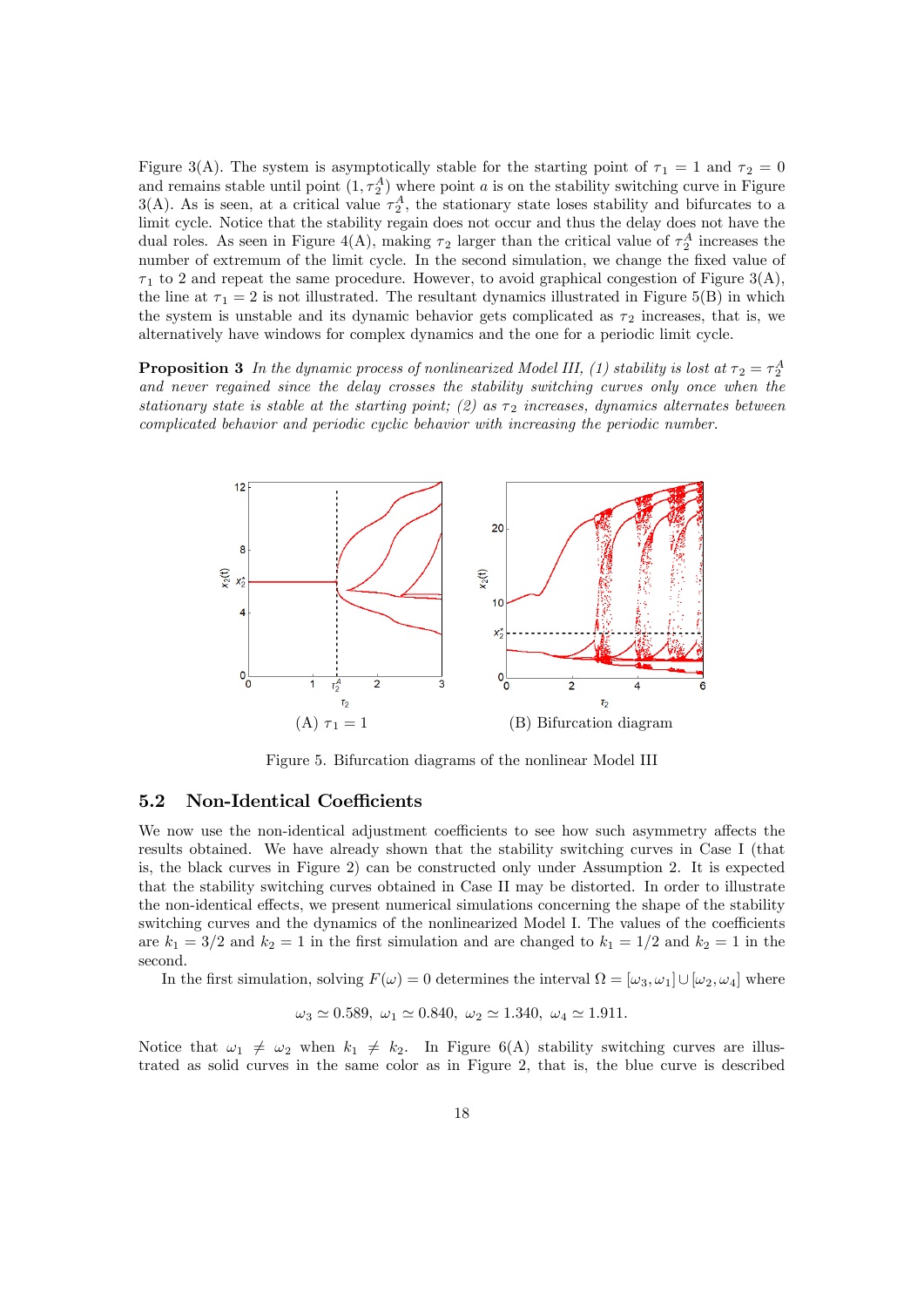by  $(\tau_{1,0}^+(\omega), \tau_{2,1}^-(\omega))$  for  $\omega \in [\omega_3, \omega_1]$  and the red curve exists outside the designated region whereas the green and orange curves are given by  $(\tau_{1,1}^+(\omega), \tau_{2,1}^-(\omega))$  and  $(\tau_{1,1}^-(\omega), \tau_{2,1}^+(\omega))$  for  $\omega \in [\omega_2, \omega_4]$  and they end at the same point  $(\tau_1^*(\omega_4), \tau_2^*(\omega_4))$ .<sup>4</sup> The nonlinear system (31) is asymptotically stable in the lower-left region surrounded by these curves. It is seen that the shaded rectangular, HR's stability region, is still inside it. The stability switching curves with  $k_1 = k_2 = 1$  are also illustrated as the dotted curves in the same color. Comparing the new stability region with the old one reveals that the asymmetric coefficients shift the solid orange curve leftward and the solid green curve downward, resulting in a shrink of the stability region. On the other hand, a part of the solid blue curve is located above the dotted black curve, indicating an enlargement of the stability region. As far as the current example is concerned, the increase seems to be larger than the decrease. Thus the stability region becomes smaller. It is not sure if this result is specific or general. The bifurcation diagram with respect to  $\tau_2$  in Figure 6(B) is constructed along the vertical dotted line at  $\tau_1 = \tau_1^*(\omega_4)$ . The vertical line intersects these stability switching curves three times at the following values of  $\tau_2$ ,

$$
\tau_2^a \simeq 0.822, \ \tau_2^b \simeq 1.325 \ \text{and} \ \tau_2^c \simeq 2.36
$$

which are at the connecting point of the green and orange curves, on the orange curve and on the blue curve, respectively. Stability is lost at  $\tau_2 = \tau_2^a$  and regained at  $\tau_2 = \tau_2^b$  while a limit cycle is born for  $\tau_2 \in (\tau_2^a, \tau_2^b)$ . Stability is lost again at  $\tau_2 = \tau_2^c$  and not regained for any  $\tau_2 > \tau_2^c$ . The diagram indicates that a limit cycle becomes more distorted as the value of  $\tau_2$  is getting larger.





In the second simulation, the different value of  $k_1$  presents different solutions for  $F(\omega) = 0$ ,

 $\omega_3 \simeq 0.317, \ \omega_1 \simeq 0.411, \ \omega_2 \simeq 0.911, \ \omega_4 \simeq 1.183.$ 

In Figure 7(A) the red curve is described by  $(\tau_{1,1}(\omega), \tau_{1,0}^+(\omega))$  for  $\omega \in [\omega_3, \omega_1]$  and the region surrounded by the orange, green and red curves is the stability region that includes the shaded rectangular region. As in Figure 6(A), the stability switching curves with  $k_1 = k_2 = 1$  are illustrated as the dotted curves in the same color. It is seen that decreasing the value of  $k_1$ shifts the solid green curve upward and makes the slope of the solid orange curve flatter. As

<sup>4</sup>Needless to say,  $\tau_1^*(\omega_4) = \tau_{1,1}^+(\omega_4) = \tau_{1,1}^-(\omega_4)$  and  $\tau_2^*(\omega_4) = \tau_{2,1}^-(\omega_4) = \tau_{2,1}^+(\omega_4)$ .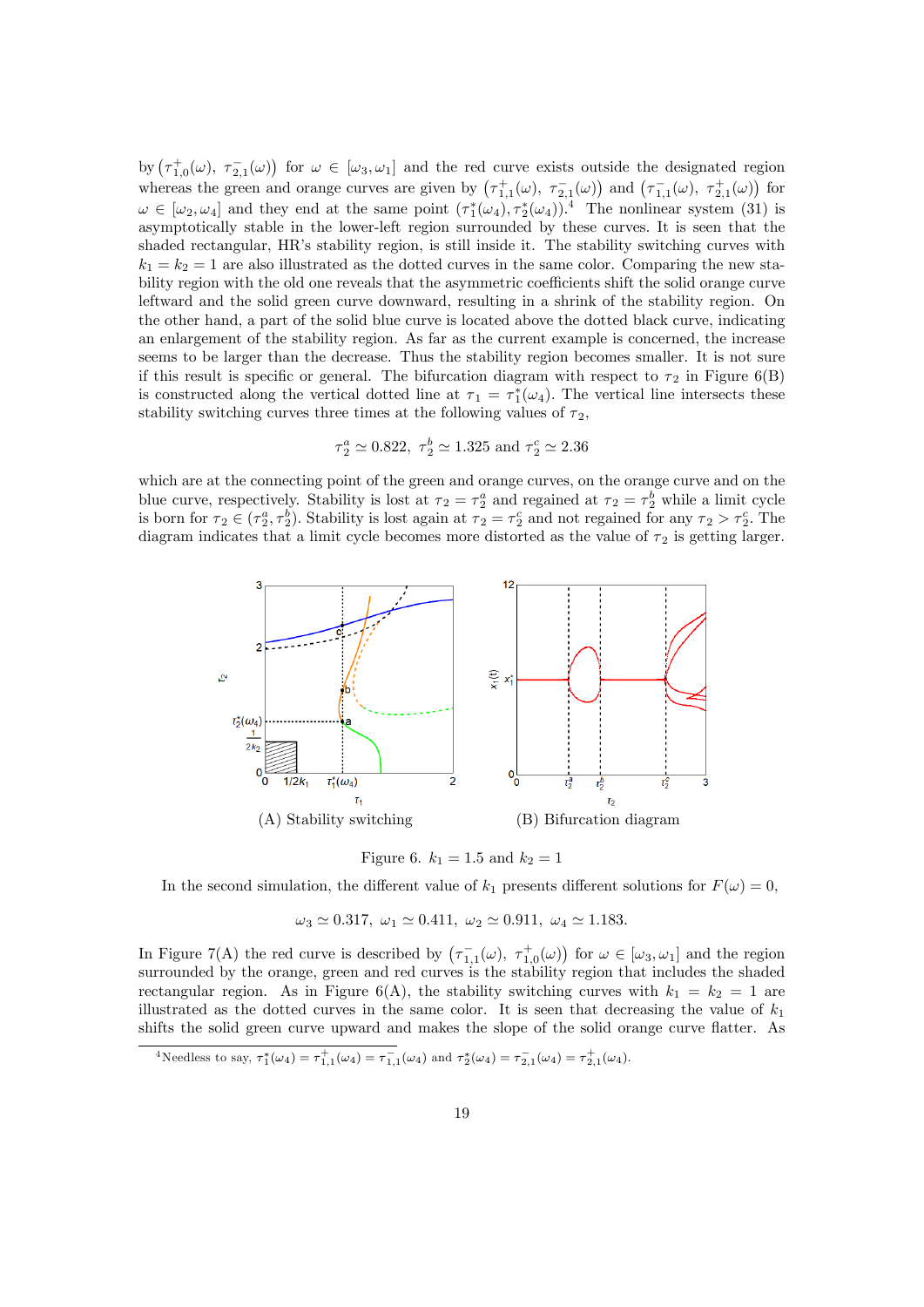a result, the stability region is increased in one part and decreased in the other part. In the current example, the stability region becomes larger. The bifurcation diagram with respect to  $\tau_1$ in Figure 7(B) illustrates the change of dynamical behavior of the nonlinearized Model I as the length of the delay  $\tau_1$  is varied along the horizontal dotted line at  $\tau_2 = \tau_2^*(\omega_4)$ . It is observed that the bifurcation diagram in Figure 7(B) is similar to the diagrams in 6(B). In particular, stability is lost at  $\tau_1 = \tau_1^a$  and regained at  $\tau_1 = \tau_1^b$  whereas a limit cycle emerges for  $\tau_1 \in (\tau_1^a, \tau_1^b)$ . It is lost again at  $\tau_1 = \tau_1^c$ , and never regained for any  $\tau_1 > \tau_1^c$ . A limit cycle emerges for  $\tau_1 > \tau_1^c$  and becomes larger with increasing the number of the extrema as  $\tau_1$  gets larger than  $\tau_1^c$ .

We summarize the effect caused by asymmetry coefficients.

**Proposition 4** Non-identical coefficients of  $k_1$  and  $k_2$  distort the shape of the stability switching curve and it depends on the relative magnitude of the coefficients whether the stability region becomes larger or smaller.



Figure 7.  $k_1 = 0.5$  and  $k_2 = 1$ 

## 6 Concluding Remarks

In this paper we have analyzed the dynamics of three different types of the Cournot duopoly model with multiple discrete delays, Model I with the implementation and information delays, Model II with only the information delays and Model III only with the implementation delays. For stability analysis, we adopted the linear models that were used by HR and constructed the stability switching curve on which stability was lost or gained. For global dynamics, we nonlinearized the models and performed numerical simulations. In doing so, we demonstrated three main results:

- (i) In Model I, the delays has the dual roles of destabilizer and stabilizer and complicated dynamics involving chaotic behavior can emerge for larger values of the delays.
- (ii) In Model II, the information delays alone do not affect stability.
- (iii) In Model III, the implementation delays can destabilize the otherwise stable stationary state, however, they do not have the dual roles.